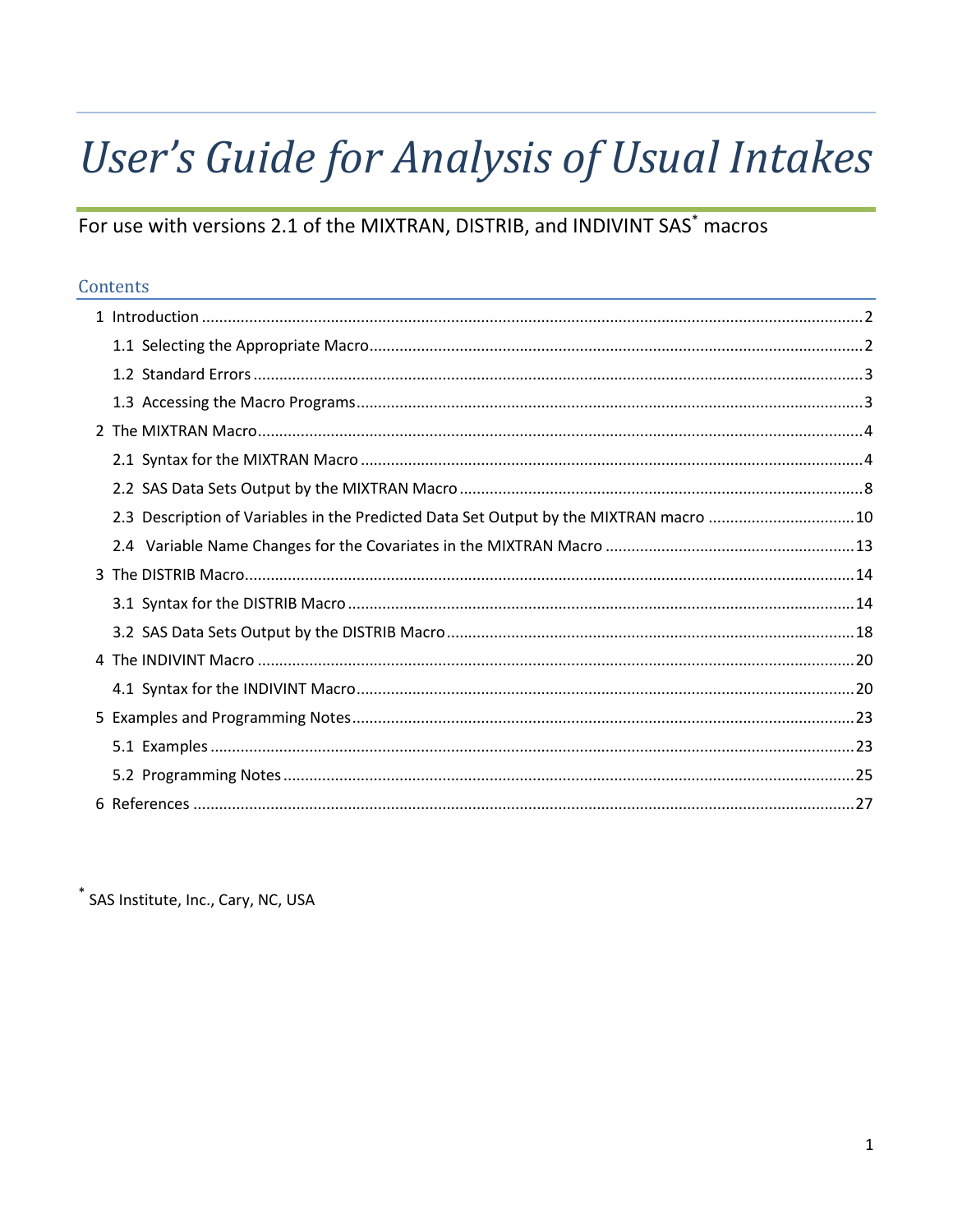## <span id="page-1-0"></span>1 Introduction

This user's guide describes the MIXTRAN, DISTRIB, and INDIVINT SAS macros that implement a statistical method for estimating usual dietary intakes of a single dietary component, whether consumed daily or episodically. This method can be used for a variety of applications, including:

- estimating the distribution of usual food or nutrient intake for a population or subpopulation;
- predicting individual food or nutrient intake for use in a disease model; and
- evaluating the effects of individual covariates on food or nutrient consumption.

The macros can perform a weighted analysis of survey data such as the National Health and Nutrition Examination Survey (NHANES), and this user's guide discusses several examples that illustrate the method using NHANES data. The SAS macros and example programs can be downloaded from the following website:

[http://appliedresearch.cancer.gov/diet/usualintakes/macros\\_single.html.](http://appliedresearch.cancer.gov/diet/usualintakes/macros_single.html)

The files **mixtran\_macro\_v2.1.sas**, **distrib\_macro\_v2.1.sas**, and **indivint\_macro\_v2.1.sas** include the MIXTRAN, DISTRIB, and INDIVINT macros, respectively.

Please send your comments and questions to **usualintake@imsweb.com**. We will take this feedback into consideration when developing future versions of our software and other resources. We will not be able to send a response to each user that submits a comment or question.

## <span id="page-1-1"></span>1.1 Selecting the Appropriate Macro

The MIXTRAN macro can be used alone to evaluate the effects of individual covariates on food or nutrient consumption, and the MIXTRAN macro can be used to generate parameter estimates and linear predictor values used as input for the DISTRIB and INDIVINT macros. The MIXTRAN macro fits a nonlinear mixed effects model to repeat 24-hour recalls, using the SAS NLMIXED procedure. For an episodically consumed food or nutrient, the macro fits a two-part model that defines the distribution of reported intake on a given day as the probability of consumption multiplied by the conditional distribution of amount consumed on a consumption day. For a food or nutrient consumed every day, the macro fits a one-part (i.e. amount-only) model of the amount consumed.

The MIXTRAN and DISTRIB macros are used together to estimate the distribution of usual intake of a food or nutrient in a population, using reported intake from repeat 24-hour recalls and covariates of interest (Tooze et al., 2006). These macros can be used to fit the two-part model and estimate the distribution of usual intake for an episodically consumed food or nutrient, or these macros can be used to fit the amount-only model and estimate the distribution of usual intake for a food or nutrient consumed every day or nearly every day. The DISTRIB macro uses parameter estimates and linear predictor values from the MIXTRAN macro and uses a Monte Carlo method to estimate the distribution of usual intake.

The MIXTRAN and INDIVINT macros are used together to predict individual food or nutrient intake for use in a disease model. The INDIVINT macro uses parameter estimates and linear predictor values from the mixed effects model estimated by the MIXTRAN macro and predicts each individual's usual intake of an episodically consumed food or nutrient or a food or nutrient consumed every day (Kipnis et al., 2009). The INDIVINT macro performs adaptive Gaussian quadrature to predict individual usual intake and allows the user to provide a Box-Cox transformation parameter in order to predict individual usual intake on a transformed scale. As discussed by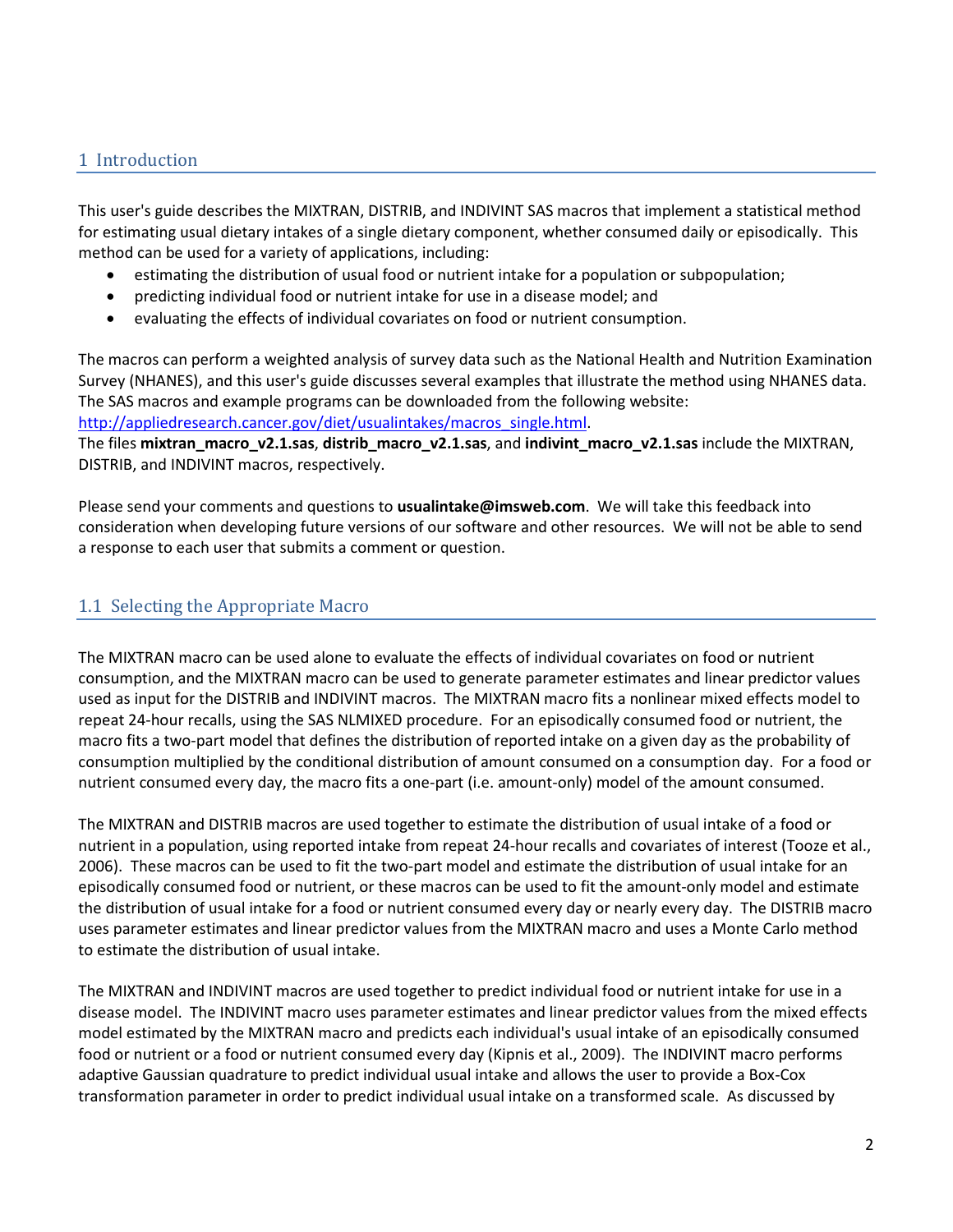Kipnis et al. (2009), the covariates in the health outcome model should also be included as covariates in the mixed effects model. Kipnis et al. (2009) also state, "Our methodology is suitable for analysis of a particular food and its relationship with a health outcome that involves no other dietary factors."

# <span id="page-2-0"></span>1.2 Standard Errors

The user must perform additional calculations, such as balanced repeated replication (BRR), in order to obtain standard errors and confidence intervals for the percentiles and mean from the distribution of usual intake. BRR calculations require that the user writes a SAS program that calls the macro(s) using the appropriate weight for each replication. MIXTRAN has several options (e.g. start\_val1, start\_val2, start\_val3, and vcontrol) that are helpful for a user that needs to make repeated calls to MIXTRAN for BRR calculations.

# <span id="page-2-1"></span>1.3 Accessing the Macro Programs

The MIXTRAN, DISTRIB, and INDIVINT SAS macros are provided as separate programs. These programs can be saved in a SAS macro library, or called using the %include statement in a SAS program.

On the Linux/Unix platform the syntax is: %include "/mypath /mixtran\_macro\_v2.1.sas"; %include "/mypath /distrib\_macro\_v2.1.sas"; %include "/mypath /indivint\_macro\_v2.1.sas";.

On the Windows platform the syntax is: %include 'C:\mypath\mixtran\_macro\_v2.1.sas'; %include 'C:\mypath\distrib\_macro\_v2.1.sas'; %include 'C:\mypath\indivint \_macro\_v2.1.sas';.

Note that "mypath" is the path name to the directory in which the macros are stored.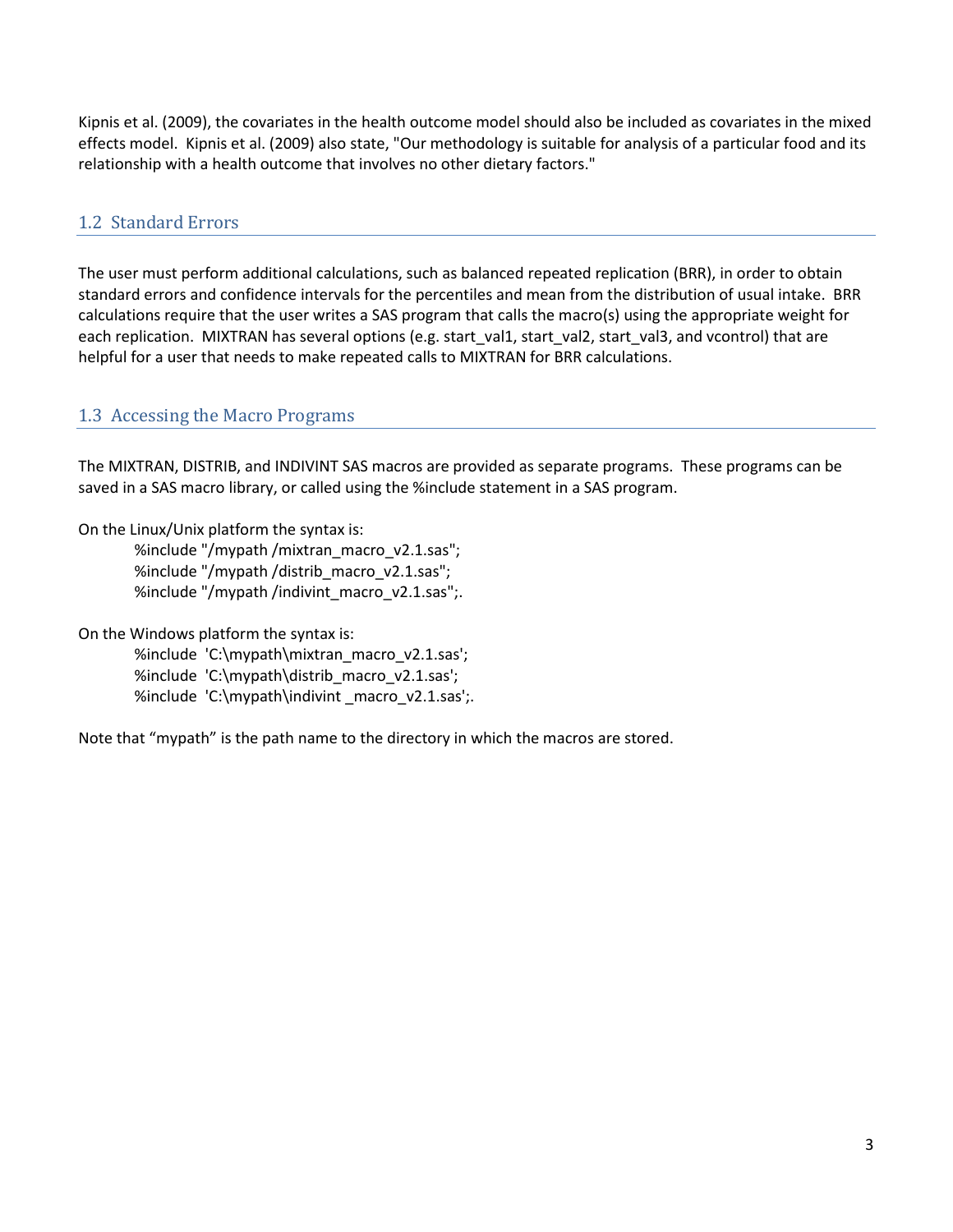#### <span id="page-3-0"></span>2 The MIXTRAN Macro

The MIXTRAN macro allows three possible models to be fit using the SAS NLMIXED procedure. For foods or nutrients that are consumed episodically, the correlated or uncorrelated model can be specified. For those foods or nutrients that are typically consumed every day, the amount-only model can be specified. The MIXTRAN macro outputs data sets of the parameter estimates and of linear predictor values for use in subsequent steps, provides summary reports, and optionally can list the output from the SAS procedures.

#### <span id="page-3-1"></span>2.1 Syntax for the MIXTRAN Macro

The MIXTRAN macro uses the following syntax:

%mixtran (data=, response=, modeltype=, subject=, repeat=, outlib=, covars\_prob=, covars\_amt=, foodtype=, seq=, lambda=, replicate\_var=, weekend=, vargroup=, numvargroups=, vcontrol=, start\_val1=, start\_val2=, start\_val3=, nloptions=, titles=, printlevel=, subgroup=);

The macro parameters in MIXTRAN are keyword parameters and are not positional parameters. These keyword parameters can be specified in any order so long as each value is preceded by the parameter name and the equals sign (e.g. data=mydata,). Separate each parameter specification with a comma. Parameters that are null can be omitted. The default value of a parameter is null unless otherwise noted in the documentation.

An example of a call to the MIXTRAN macro is:

%mixtran [\(data=](#page-4-0)child, [response=](#page-4-1)f\_total, [modeltype=](#page-4-2)corr, [subject=](#page-4-3)seqn, [repeat=](#page-4-4)day, [foodtype=](#page-4-5)f\_total\_child, [outlib=](#page-4-6)mylib, [covars\\_prob=](#page-4-7)sex1 age2, [covars\\_amt=](#page-5-0)sex1 age2, [seq=](#page-5-1)day2, [lambda=](#page-5-2)0.4, [replicate\\_var=](#page-5-3)rndw1, weekend=weekend, [vargroup=](#page-5-4)vgrp, [numvargroups=](#page-6-0)2, [vcontrol=](#page-6-1)1, [start\\_val1=](#page-6-2), [start\\_val2=](#page-6-3) mylib.\_parmsf2\_f\_total\_child, [start\\_val3=](#page-6-4), [nloptions=](#page-6-5)qmax=61, [titles=](#page-6-6)4, [printlevel=](#page-7-1)2, [subgroup=](#page-7-2));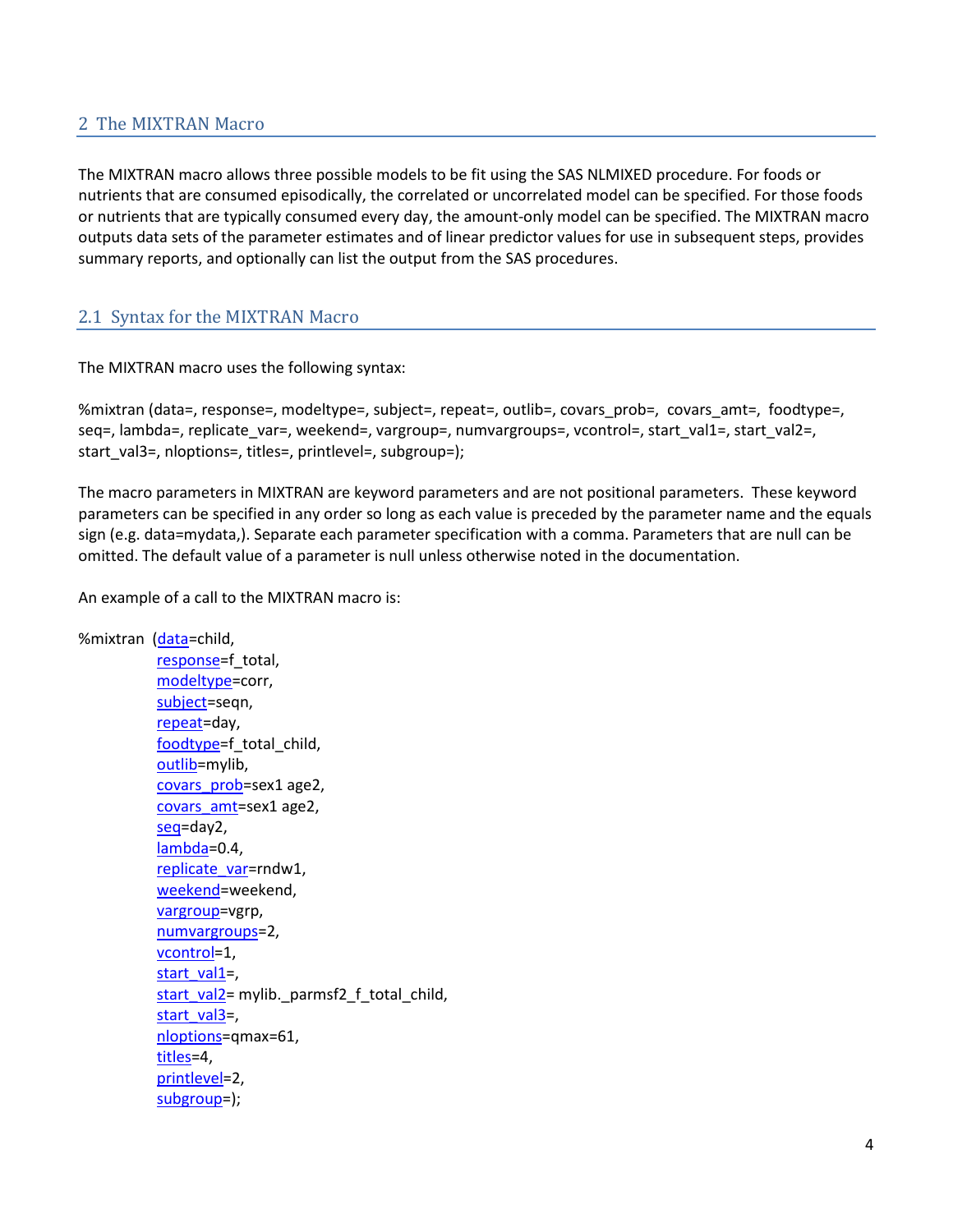The following list provides an explanation of each of the parameters in the MIXTRAN macro.

<span id="page-4-7"></span><span id="page-4-6"></span><span id="page-4-5"></span><span id="page-4-4"></span><span id="page-4-3"></span><span id="page-4-2"></span><span id="page-4-1"></span><span id="page-4-0"></span>

| data        | Required. Specifies a SAS data set, sorted by individual, with one or more observations<br>for each individual. The names "data" and "data0" are reserved for the MIXTRAN macro.                                                                                                                                                                                                                                                                                                                                                                                                                       |  |
|-------------|--------------------------------------------------------------------------------------------------------------------------------------------------------------------------------------------------------------------------------------------------------------------------------------------------------------------------------------------------------------------------------------------------------------------------------------------------------------------------------------------------------------------------------------------------------------------------------------------------------|--|
| response    | Required. Specifies the 24-hour recall variable for the food or nutrient.                                                                                                                                                                                                                                                                                                                                                                                                                                                                                                                              |  |
| modeltype   | Required. Specifies one of three available model types: a two-part model with correlated<br>random effects (CORR), a two-part model with independent random effects (NOCORR),<br>and an amount-only model of the amount of the nutrient (or food) consumed (AMOUNT).<br>The options for this parameter are:<br>correlated model. An initial two-part uncorrelated model is fit to<br>corr<br>obtain starting values when not provided by the user, and using the<br>available starting values, a two-part correlated model is fit. This model<br>is used for episodically consumed dietary components; |  |
|             | uncorrelated model. A two-part uncorrelated model is fit. This model<br>nocorr<br>is used for episodically consumed dietary components;<br>amount model. An amount-only model is fit. This model is used for<br>amount<br>dietary components consumed daily or nearly every day.                                                                                                                                                                                                                                                                                                                       |  |
| subject     | Required. Specifies the variable that uniquely identifies each subject.                                                                                                                                                                                                                                                                                                                                                                                                                                                                                                                                |  |
| repeat      | Required. Specifies the name of the variable that indexes repeated observations for each<br>subject. This variable indexes which 24-hour recall appears on a given record for a<br>subject, so the value on a record should be an integer value of 1 or more.                                                                                                                                                                                                                                                                                                                                          |  |
| foodtype    | Required. Specifies a character string used to name the parameter and predicted data<br>sets output by the MIXTRAN macro. The value must be a string valid in a SAS data set<br>name.<br>(For an explanation of the data sets output by the MIXTRAN macro, see the section SAS<br>Data Sets Output by the MIXTRAN Macro.)                                                                                                                                                                                                                                                                              |  |
| outlib      | Required. Specifies a library name reference to the directory where the data sets output<br>from the macro will be saved. This library name must be specified in the SAS program<br>prior to calling the macro, for example:<br>LIBNAME mylib "/myoutput/path";.<br>Then the syntax in the macro call is:<br>outlib=mylib.                                                                                                                                                                                                                                                                             |  |
| covars_prob | Optional. Specifies a list of covariates for the first part of the model that models the<br>probability of consumption. Covariates must be separated by spaces. Interactions must<br>be in the order specified by the SAS GENMOD procedure. In an amount-only model, this<br>parameter should be left blank. Do not include any variable mentioned in either the seq=<br>or weekend= parameters as these will automatically be added to the list of covariates by<br>the macro.                                                                                                                        |  |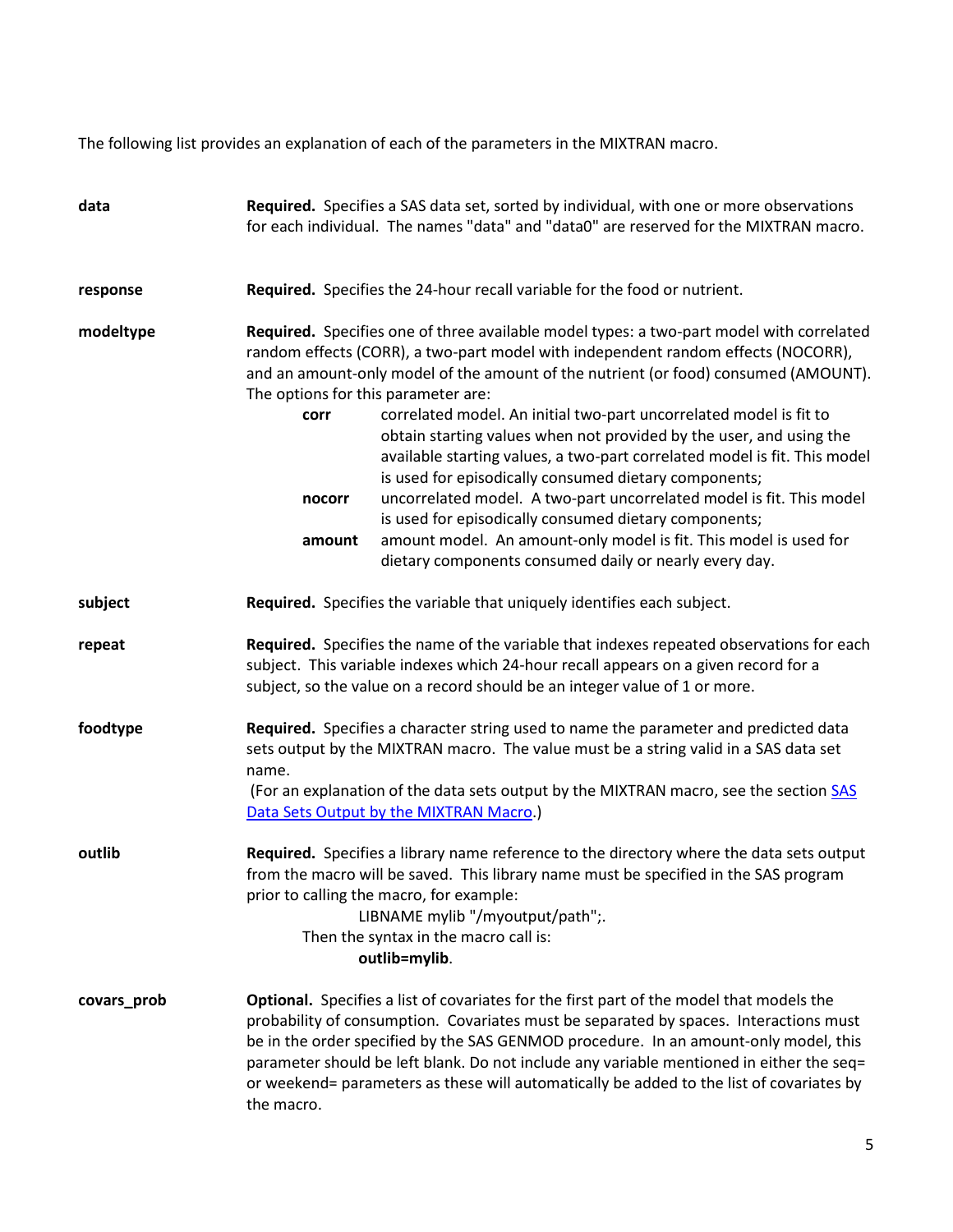<span id="page-5-4"></span><span id="page-5-3"></span><span id="page-5-2"></span><span id="page-5-1"></span><span id="page-5-0"></span>

| covars_amt    | <b>Optional.</b> Specifies a list of covariates for the second part of the model that models the<br>consumption-day amount. Covariates must be separated by spaces. Interactions must be<br>in the order specified by the SAS GENMOD procedure. These covariates are used in all<br>model types. Do not include any variable mentioned in either the seq= or weekend=<br>parameters as these will automatically be added to the list of covariates by the macro.                                                                                                                                                                                                               |
|---------------|--------------------------------------------------------------------------------------------------------------------------------------------------------------------------------------------------------------------------------------------------------------------------------------------------------------------------------------------------------------------------------------------------------------------------------------------------------------------------------------------------------------------------------------------------------------------------------------------------------------------------------------------------------------------------------|
| seq           | <b>Optional.</b> Specifies one or more sequence indicator variables to account for effects due<br>to the sequence number of a subject's records. This list of variable(s) must not also<br>appear in covars_prob or covars_amt. To illustrate, a data set with two records per<br>person will have just one seq indicator variable, set to 0 for the person's first record and<br>set to 1 for the second record. If the data set had 3 records per person, then two<br>indicator variables could be used to identify a subject's second and third records,<br>respectively.                                                                                                   |
|               | Note: The DISTRIB macro estimates distributions of intake under the assumption that the<br>values of all indicator variables specified in the "seq=" parameter have value zero. This<br>process adjusts the usual intake for time-in-sample or sequence effects often noted in<br>analysis of recall data, where reported intake on the first application of the recall is<br>distributed differently from data collected on subsequent recalls. Alternative coding for<br>the indicator variables representing sequence may be used, but the user must understand<br>the consequences of using such coding given the behavior of the DISTRIB macro.                           |
| lambda        | Optional. Specifies a value for the Box-Cox transformation parameter, lambda. If a value<br>is not provided, lambda will be estimated as a model parameter.                                                                                                                                                                                                                                                                                                                                                                                                                                                                                                                    |
| replicate_var | Optional. Specifies a weight variable to be used in the "replicate" statement of the SAS<br>NLMIXED procedure. The specified variable must be integer valued. The same variable<br>will be used in all SAS procedures where a "freq" or "weight" statement is appropriate,<br>and this value is used in the DISTRIB macro.                                                                                                                                                                                                                                                                                                                                                     |
| weekend       | Optional. Specifies the weekend indicator variable to account for a weekend effect. A<br>value of 1 represents a weekend (e.g. Fri.-Sun.) record, and a value of 0 represents a<br>weekday record. Originally intended to differentiate between intake on weekdays or<br>weekends, the parameter name of weekend has been retained, but advanced users could<br>specify an alternative indicator variable. The specified weekend variable must not appear<br>in the parameters covars_prob or covars_amt. If the weekend parameter is specified then<br>the vargroup= and numvargroups= parameters may also be initiated.                                                      |
| vargroup      | Optional. Specifies a variable that groups observations to allow the model to<br>incorporate a separate residual variance parameter for each of these groups of<br>observations. If the output from this macro is to be used in the DISTRIB macro, then<br>only the variable specified in the weekend parameter can be used. This parameter can<br>only be specified if a variable has been specified for the weekend parameter.<br>If supplied this is the name of a variable (for example vgrp), with values of 1 or 2, which<br>groups observations and allows the model to incorporate a separate residual variance<br>parameter for each of these groups of observations. |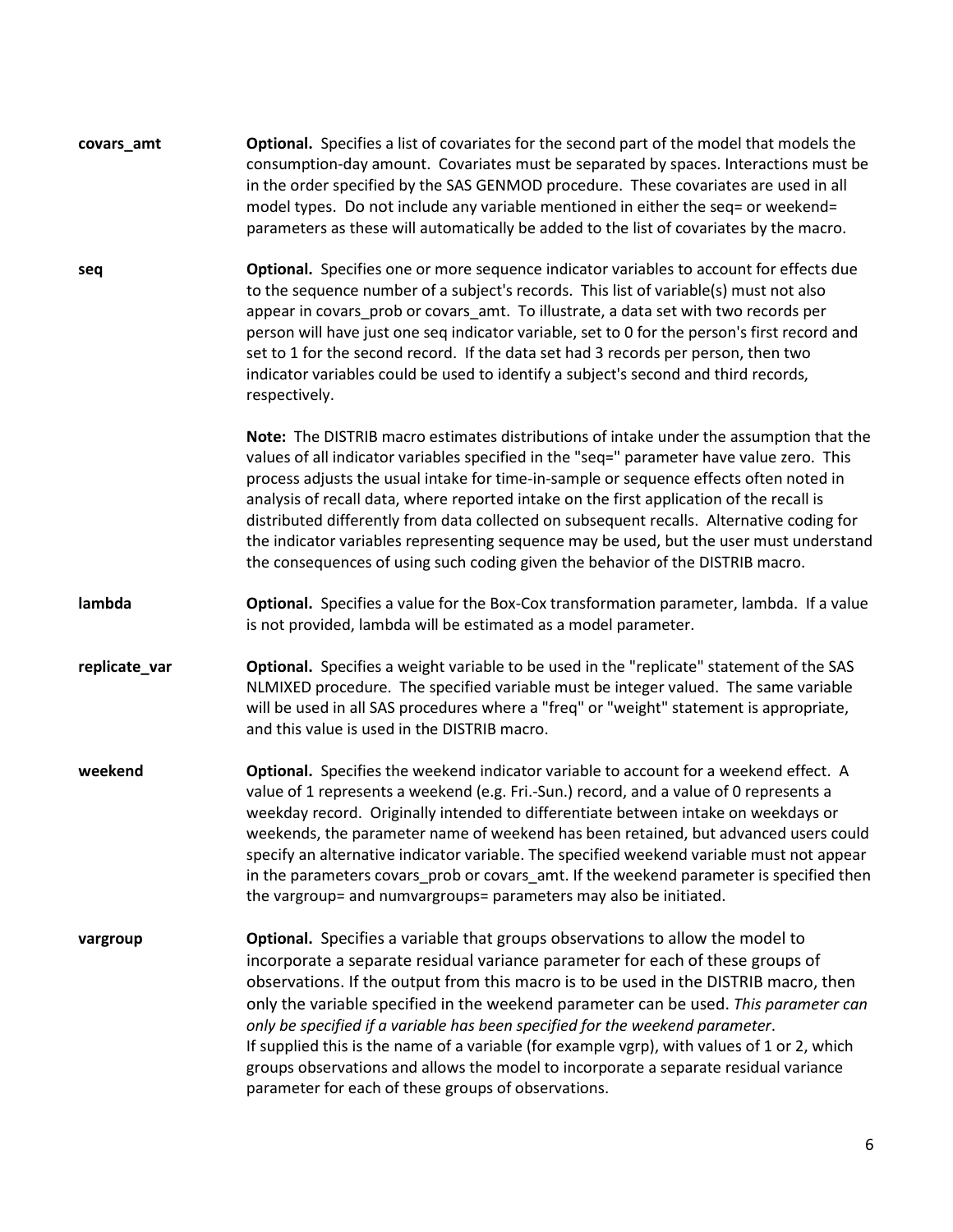In this case if the weekend variable value is 0, the vargroup variable value must be 2, and if the weekend variable value is 1 then the vargroup variable value must be 1. *If the vargroup parameter is specified then the numvargroups parameter MUST be specified.*

<span id="page-6-0"></span>**numvargroups Optional.** Specifies the number of groups defined by the "vargroup" variable. If the output from this macro is to be used in the DISTRIB macro and a weekend variable is the "vargroup" variable, then the number of groups is 2. *This parameter can only be specified if variables have been specified for the weekend parameter and the vargroup parameter.* In such a case this parameter MUST be specified.

> **Note:** The next four parameters - relating to version control and starting values for the various SAS NLMIXED procedures - apply almost exclusively to repetitive executions of the macro that are subsequent to an initial execution. We have adopted the terminology of a **base** run to denote a first or initial execution of the macro. A **rerun** refers to subsequent executions of the macro with all the parameters the same excepting replicate\_var (the weight variable). In brief, reruns are indicated by a value in the vcontrol parameter. Reruns require starting values: uncorrelated models (nocorr) require data in start\_val1 and start\_val2; amount models require data in start\_val2; correlated models (corr) require data in start\_val3.

- <span id="page-6-1"></span>**vcontrol <b>Contical Optional.** (Use only when starting values from a previous execution of this macro are also used.) Specifies a 1 to 6 character name to differentiate output data sets for runs using the same food. See the parameters start val1, start val2, and start val3. The default is null.
- <span id="page-6-2"></span>**start val1 Optional.** (Use only when vcontrol and parameter estimates (i.e. \_parmsf1 "foodtype") from a previous execution of this macro are used.) Specifies the starting values data set for the 1st PROC NLMIXED (i.e. NLMIXED for probability model).
- <span id="page-6-3"></span>**start\_val2 Optional.** (Use only when vcontrol and parameter estimates (i.e. \_parmsf2\_"foodtype") from a previous execution of this macro are used.) Specifies the starting values data set for the 2nd PROC NLMIXED (i.e. NLMIXED for amount model).
- <span id="page-6-4"></span>**start\_val3 Optional.** (Use only when vcontrol and parameter estimates (i.e. \_parmsf3 strategy localype") from a previous execution of this macro are used.) Specifies the starting values data set for the 3rd PROC NLMIXED (i.e. NLMIXED for correlated model).
- <span id="page-6-5"></span>**nloptions Optional.** Specifies a list of options to be added to the PROC NLMIXED statement for all calls to PROC NLMIXED, for example: nloptions=qpoints=1 gconv=1e-12**.** See SAS documentation for further details regarding these options.

#### <span id="page-6-6"></span>**titles Optional**. Specifies the number of title lines (0-4) to be reserved for the user's titles. The remaining title lines are used by the macro. The default value is 0.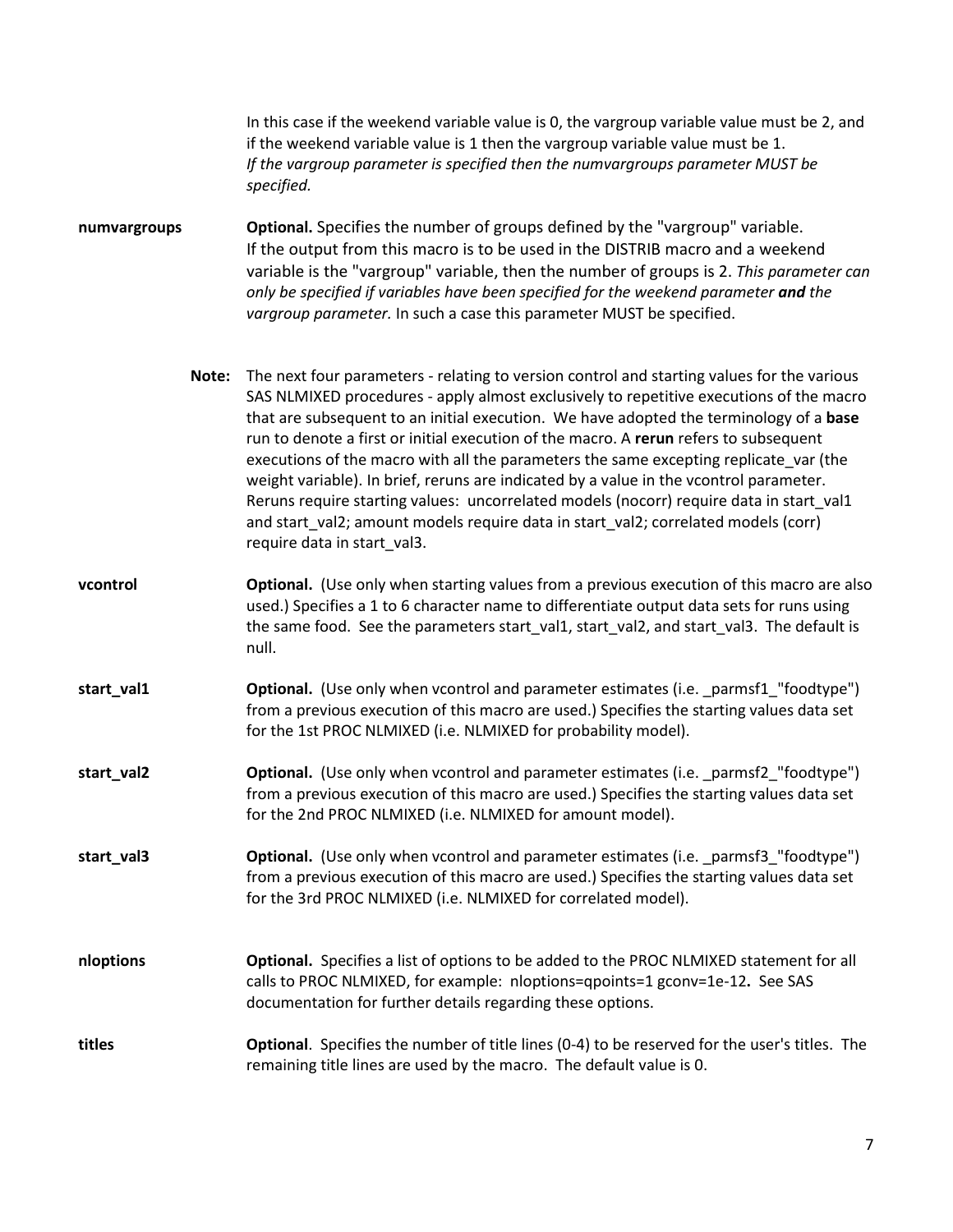<span id="page-7-2"></span><span id="page-7-1"></span>

| printlevel | <b>Optional.</b> Specifies 1, 2, or 3 to control the amount of information printed in the list file.<br>Printlevel=1 prints only the summary reports. Printlevel=2 prints summary reports and<br>output from the calls to the NLMIXED procedure. Printlevel=2 is the default value.<br>Printlevel=3 prints summary reports and output from all of the statistical procedures. |
|------------|-------------------------------------------------------------------------------------------------------------------------------------------------------------------------------------------------------------------------------------------------------------------------------------------------------------------------------------------------------------------------------|
| subgroup   | <b>Optional.</b> The subgroup parameter has been kept in the MIXTRAN macro solely for<br>compatibility with previous versions. The parameter will likely disappear from MIXTRAN<br>in future versions. The subgroup parameter is now available in the DISTRIB macro instead.<br>Please refer to the subgroup parameter instructions for the DISTRIB macro.                    |

# <span id="page-7-0"></span>2.2 SAS Data Sets Output by the MIXTRAN Macro

This section describes the various data sets output by the macro, and gives some explanation of the variable names in these data sets.

The MIXTRAN macro creates a number of SAS data sets that are saved to disk for later use. Each data set is saved to the directory named by the reference in the "outlib" parameter as described in the previous section. After each execution of an NLMIXED procedure, the parameter estimates from that procedure are saved as a data set. This data set can be used as starting values input for later executions of the MIXTRAN macro. In addition, data sets of the predicted values and the parameter estimates for both the correlated and the uncorrelated models are saved for possible use as input for the DISTRIB or INDIVINT macros. The data sets saved, for use as input in future re-runs of the MIXTRAN macro, are the tables of parameter estimates output by the SAS NLMIXED procedure and an expression to calculate the predicted values. The data sets are named using the following conventions:

**outlib.\_dsn\_foodtype**

described as follows.

**outlib** is the library name given in the MIXTRAN parameter outlib.

- **dsn** is one of the following names.
	- **\_parmsf1** This data set captures the parameter estimates output by the SAS NLMIXED procedure for the probability model in a base run. It can be used as input for the starting values for this model in a re-run. In a re-run this data set is referenced in the MIXTRAN parameter "start\_val1".
	- **\_parmsf2** This data set captures the parameter estimates output by the SAS NLMIXED procedure for the amount model in a base run. It can be used as input for the starting values for this model in a re-run. In a re-run this data set is referenced in the MIXTRAN parameter "start\_val2".
	- **\_parmsf3** This data set captures the parameter estimates output by the SAS NLMIXED procedure for the correlated model in a base run. It can be used as input for the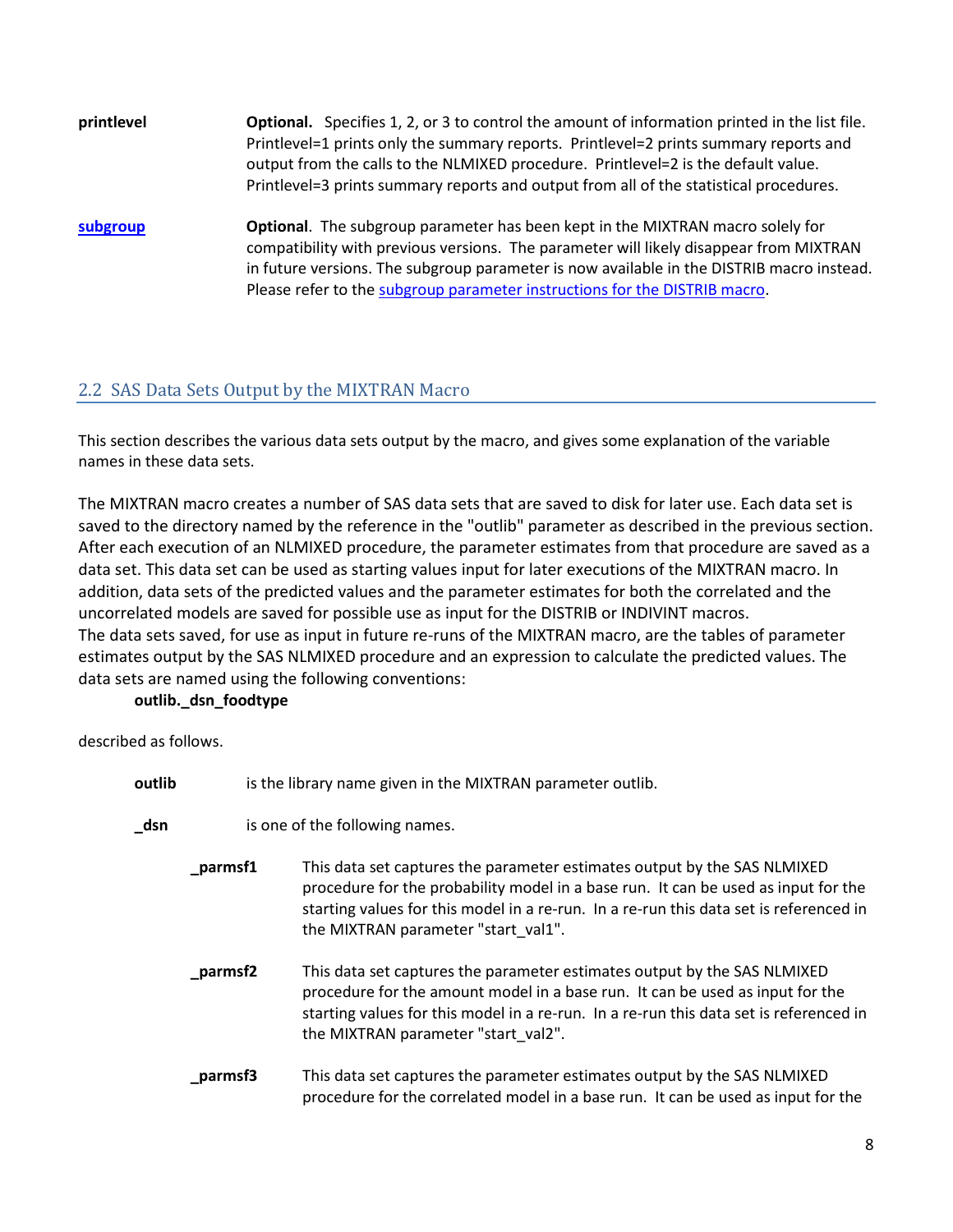starting values for this model in a re-run. In a re-run this data set is referenced in the MIXTRAN parameter "start\_val3".

- **etas** This data set contains character strings that are interpreted by the MIXTRAN macro to calculate the predicted values. This data set is only output by a base run and only used in a re-run, and it is automatically utilized if the "vcontrol" parameter is in use.
- **\_foodtype** is obtained from the "foodtype" parameter value specified in the call to the MIXTRAN macro.

Several data sets are saved for use as input for the DISTRIB or INDIVINT macros. The DISTRIB and INDIVINT macros use the parameter estimates and predicted values calculated by the MIXTRAN macro. The parameter estimates and predicted values are saved from the amount-only model, the uncorrelated model, and the correlated model for the "amount", "nocorr", and "corr" model types, respectively. Also, for the "corr" model type, the parameter estimates and predicted values are saved from the uncorrelated model which is fit in order to calculate starting values for the correlated model. The data sets are named using the following conventions:

outlib. param\_unc\_foodtype\_vcontrol and outlib.\_pred\_unc\_foodtype\_vcontrol

described as follows.

| outlib    | is the library name given in the MIXTRAN parameter "outlib".                                                                                                                                                                                                                                                 |
|-----------|--------------------------------------------------------------------------------------------------------------------------------------------------------------------------------------------------------------------------------------------------------------------------------------------------------------|
| _param    | is used to indicate a parameter data set. This data set consists of one record and always<br>includes "_param" in the data set name.                                                                                                                                                                         |
| $\_pred$  | is used to indicate a data set of predicted values. This data set consists of one record per<br>person and always includes "_pred" in the data set name.                                                                                                                                                     |
| $\_$ unc  | is used to indicate the parameter and predicted data sets from the uncorrelated model<br>and the amount-only model. The MIXTRAN macro will include the string "_unc" in these<br>data set names. The MIXTRAN macro will not include the string "_unc" for the output<br>data sets from the correlated model. |
| _foodtype | is obtained from the "foodtype" parameter value specified in the call to the MIXTRAN<br>macro.                                                                                                                                                                                                               |
| _vcontrol | is obtained from the "vcontrol" parameter value specified in the call to the MIXTRAN<br>macro. Only re-runs will have this value appended to the data set name.                                                                                                                                              |

For example, if we fit a correlated model using a response variable named "fish", the output data sets would be:

mylib. parmsf1 fish mylib.\_parmsf2\_fish mylib.\_parmsf3\_fish mylib.etas\_fish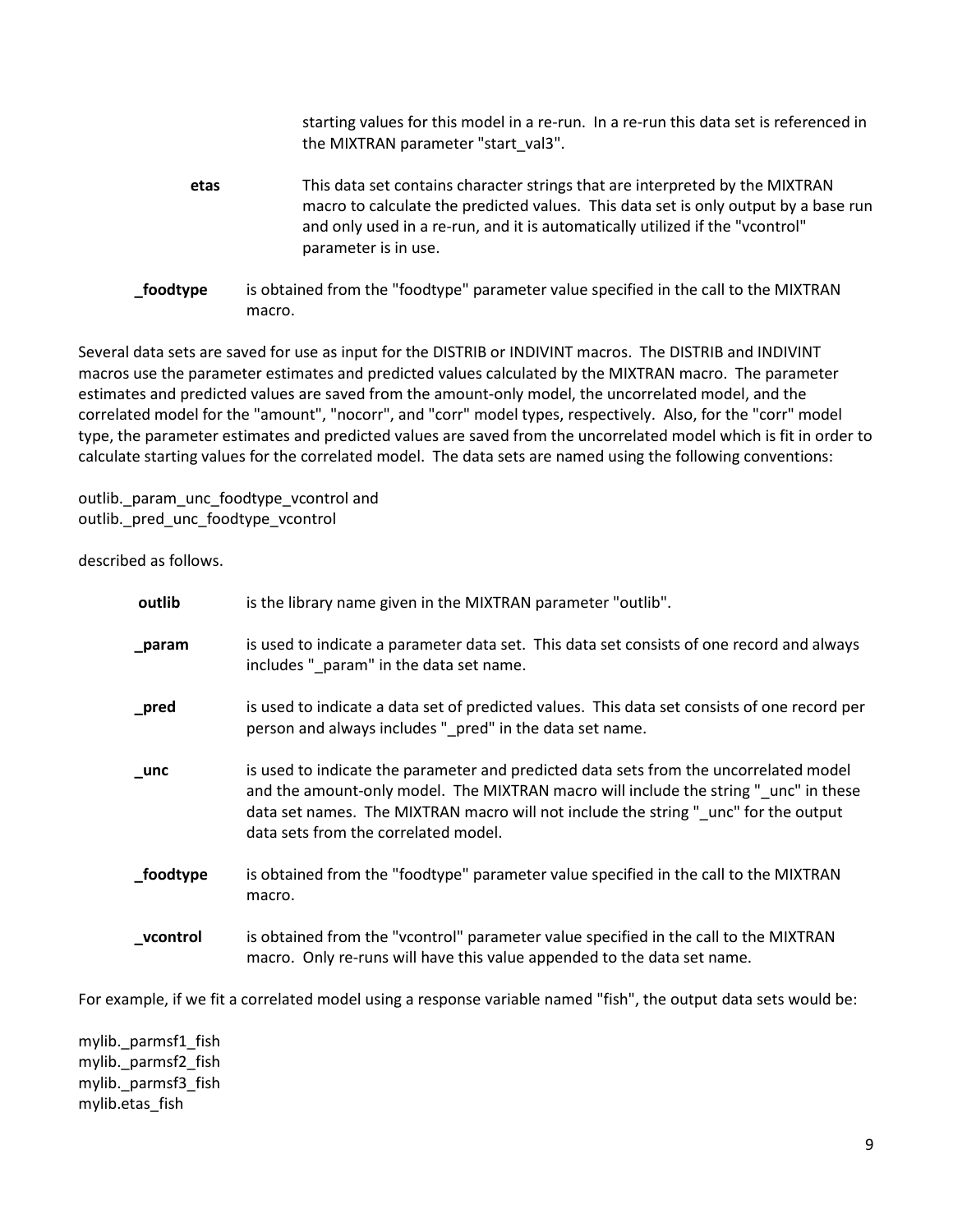mylib.\_param\_unc\_fish mylib.\_pred\_unc\_fish mylib.\_param\_fish mylib.\_pred\_fish.

# <span id="page-9-0"></span>2.3 Description of Variables in the Predicted Data Set Output by the MIXTRAN macro

The variables in the data set containing the predicted values depend in part on the parameters used in the call to the MIXTRAN macro.

#### **Amount Models**

| Variable  | <b>Explanation</b>                                  |
|-----------|-----------------------------------------------------|
| Subject   | The Subject ID variable name from the subject       |
|           | parameter.                                          |
| Replicate | The weight variable named in the replicate_var      |
|           | parameter, if any.                                  |
| Subgroup  | The name of the variable in the subgroup parameter, |
|           | if any.                                             |
| X2b2      | The estimate of the predicted value from the        |
|           | consumption-day amount calculations. This is an     |
|           | intermediate value used in subsequent programs      |
|           | such as the DISTRIB macro.                          |

Without the weekend parameter

#### With the weekend parameter

| Variable  | <b>Explanation</b>                                  |
|-----------|-----------------------------------------------------|
| Subject   | The Subject ID variable name from the subject       |
|           | parameter.                                          |
| Replicate | The weight variable named in the replicate var      |
|           | parameter, if any.                                  |
| Subgroup  | The name of the variable in the subgroup parameter, |
|           | if any.                                             |
| X2b2 0    | The estimate of the predicted value from the        |
|           | consumption-day amount calculations for value 0 in  |
|           | the weekend variable. This is an intermediate value |
|           | used in subsequent programs such as the DISTRIB     |
|           | macro.                                              |
| X2b2 1    | The estimate of the predicted value from the        |
|           | consumption-day amount calculations for value 1 in  |
|           | the weekend variable. This is an intermediate value |
|           | used in subsequent programs such as the DISTRIB     |
|           | macro.                                              |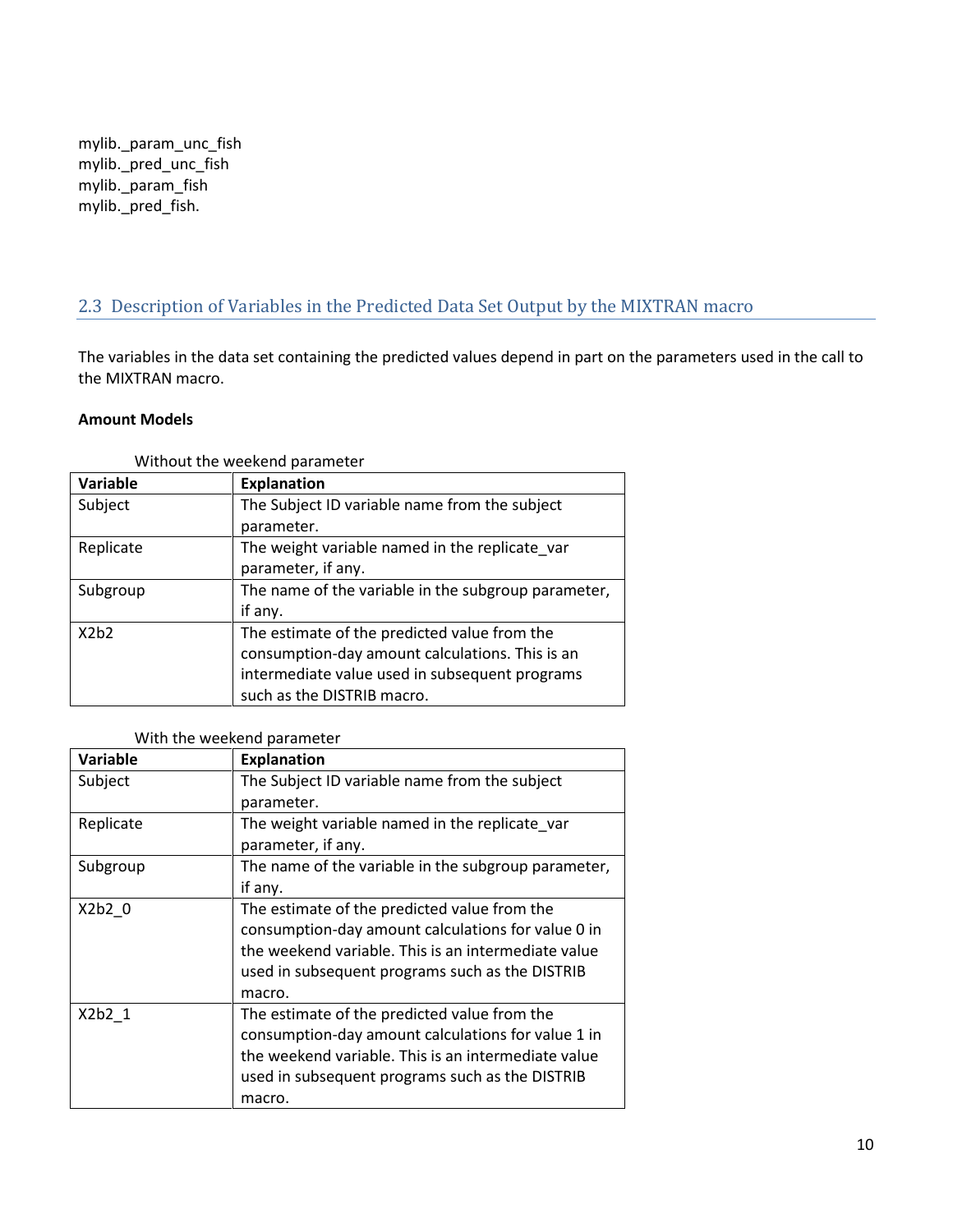# **Uncorrelated Models**

| Variable  | <b>Explanation</b>                                  |
|-----------|-----------------------------------------------------|
| Subject   | The Subject ID variable name from the subject       |
|           | parameter.                                          |
| Replicate | The weight variable named in the replicate var      |
|           | parameter, if any.                                  |
| Subgroup  | The name of the variable in the subgroup parameter, |
|           | if any.                                             |
| X1b1      | The estimate of the predicted value from the        |
|           | probability of consumption calculations. This is an |
|           | intermediate value used in subsequent programs      |
|           | such as the DISTRIB macro.                          |
| X2b2      | The estimate of the predicted value from the        |
|           | consumption-day amount calculations. This is an     |
|           | intermediate value used in subsequent programs      |
|           | such as the DISTRIB macro.                          |

Without the weekend parameter

# With the weekend parameter

| Variable            | <b>Explanation</b>                                     |
|---------------------|--------------------------------------------------------|
| Subject             | The Subject ID variable name from the subject          |
|                     | parameter.                                             |
| Replicate           | The weight variable named in the replicate_var         |
|                     | parameter, if any.                                     |
| Subgroup            | The name of the variable in the subgroup parameter,    |
|                     | if any.                                                |
| $X1b1$ <sub>0</sub> | The estimate of the predicted value from the           |
|                     | probability of consumption calculations for value 0 in |
|                     | the weekend variable. This is an intermediate value    |
|                     | used in subsequent programs such as the DISTRIB        |
|                     | macro.                                                 |
| $X1b1_1$            | The estimate of the predicted value from the           |
|                     | probability of consumption calculations for value 1 in |
|                     | the weekend variable.                                  |
| $X2b2_0$            | The estimate of the predicted value from the           |
|                     | consumption-day amount calculations for value 0 in     |
|                     | the weekend variable.                                  |
| X2b2 1              | The estimate of the predicted value from the           |
|                     | consumption-day amount calculations for value 1 in     |
|                     | the weekend variable. This is an intermediate value    |
|                     | used in subsequent programs such as the DISTRIB        |
|                     | macro.                                                 |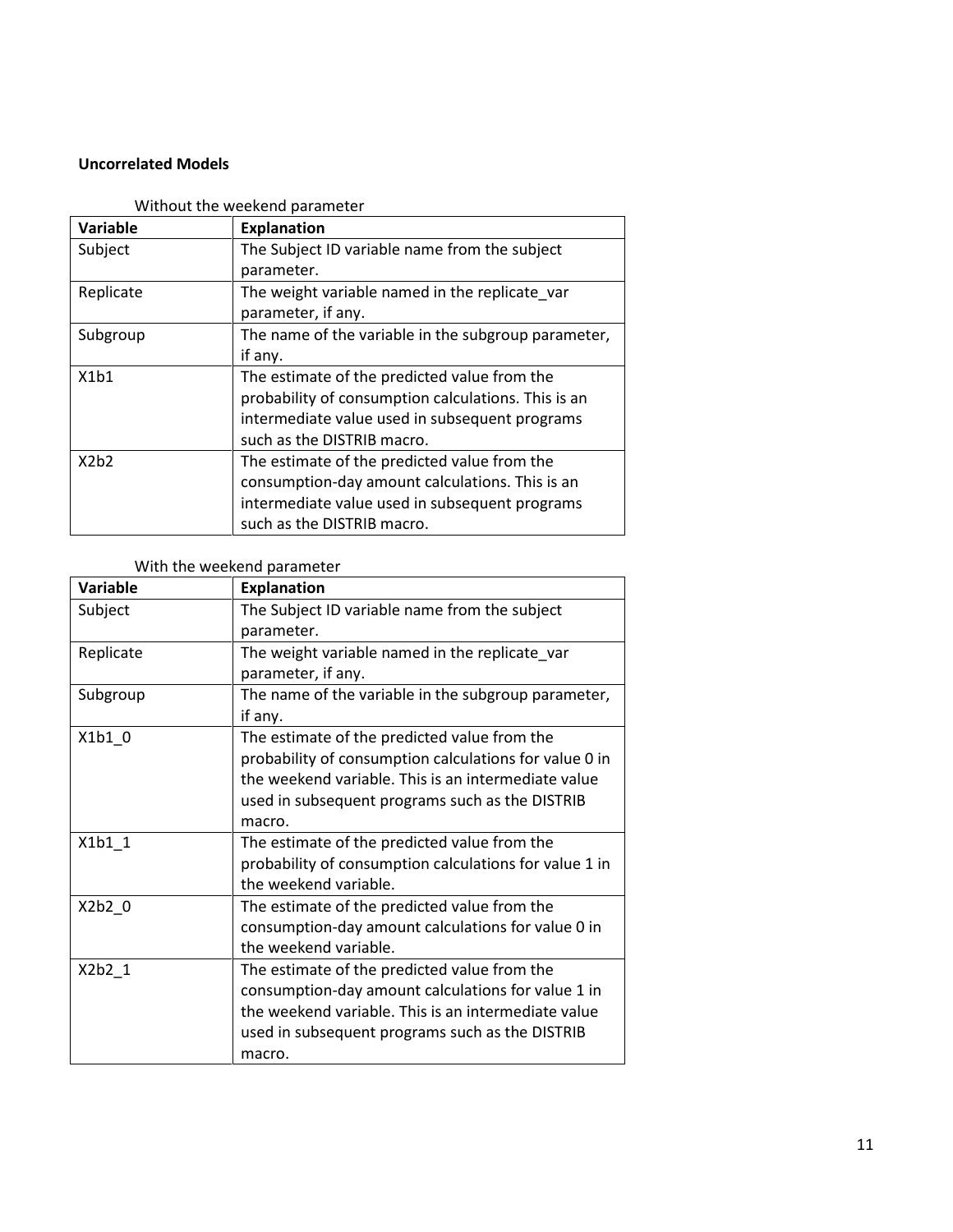## **Correlated Models**

| Variable  | <b>Explanation</b>                                  |
|-----------|-----------------------------------------------------|
| Subject   | The Subject ID variable name from the subject       |
|           | parameter.                                          |
| Replicate | The weight variable named in the replicate var      |
|           | parameter, if any.                                  |
| Subgroup  | The name of the variable in the subgroup parameter, |
|           | if any.                                             |
| X1b1      | The predicted value from the probability of         |
|           | consumption calculations. This is an intermediate   |
|           | value used in subsequent programs such as the       |
|           | DISTRIB macro.                                      |
| X2b2      | The predicted value from the consumption-day        |
|           | amount calculations. This is an intermediate value  |
|           | used in subsequent programs such as the DISTRIB     |
|           | macro.                                              |

Without the weekend parameter

# With the weekend parameter

| Variable            | <b>Explanation</b>                                     |
|---------------------|--------------------------------------------------------|
| Subject             | The Subject ID variable name from the subject          |
|                     | parameter.                                             |
| Replicate           | The weight variable named in the replicate_var         |
|                     | parameter, if any.                                     |
| Subgroup            | The name of the variable in the subgroup parameter,    |
|                     | if any.                                                |
| $X1b1$ <sub>0</sub> | The estimate of the predicted value from the           |
|                     | probability of consumption calculations for value 0 in |
|                     | the weekend variable. This is an intermediate value    |
|                     | used in subsequent programs such as the DISTRIB        |
|                     | macro.                                                 |
| $X1b1_1$            | The estimate of the predicted value from the           |
|                     | probability of consumption calculations for value 1 in |
|                     | the weekend variable. This is an intermediate value    |
|                     | used in subsequent programs such as the DISTRIB        |
|                     | macro.                                                 |
| $X2b2_0$            | The estimate of the predicted value from the           |
|                     | consumption-day amount calculations for value 0 in     |
|                     | the weekend variable. This is an intermediate value    |
|                     | used in subsequent programs such as the DISTRIB        |
|                     | macro.                                                 |
| $X2b2_1$            | The estimate of the predicted value from the           |
|                     | consumption-day amount calculations for value 1 in     |
|                     | the weekend variable. This is an intermediate value    |
|                     | used in subsequent programs such as the DISTRIB        |
|                     | macro.                                                 |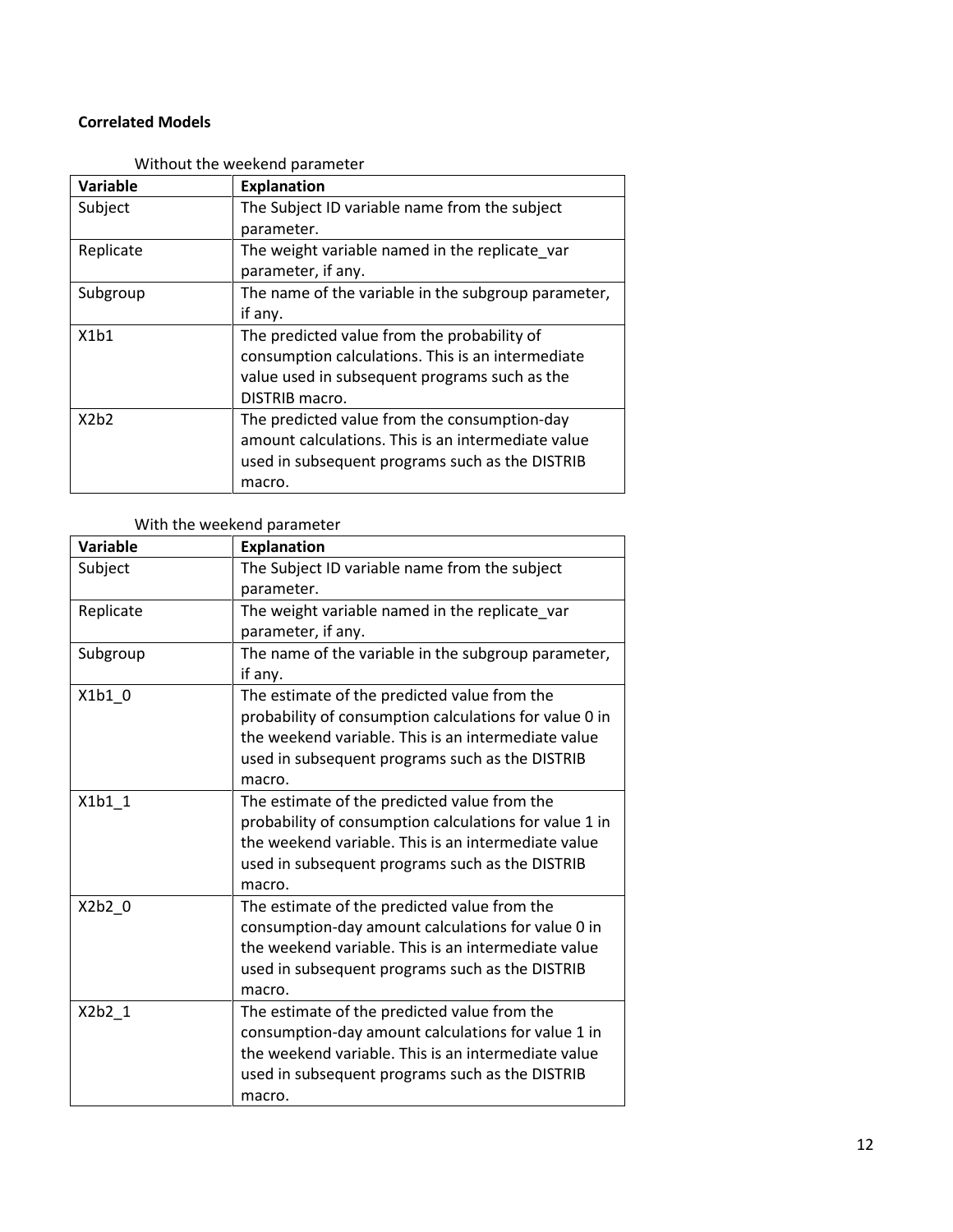## <span id="page-12-0"></span>2.4 Variable Name Changes for the Covariates in the MIXTRAN Macro

The variable names for the covariates used in the MIXTRAN macro are amended during the execution of the macro. This modification is performed in part because it is possible to use the same variables for both the probability of consumption and the consumption-day amount parts of the model, and these variables need to be differentiated during macro processing. The new variable names also allow the macro to maintain the order of the variables as originally entered by the user. The covariates named in the "covars\_amt" parameter will be modified, so the variable name is prefixed by the letter "A", a sequence number, and an underscore, so the format is "Ann\_". The first named covariate will be prefixed by the string "A02\_", the second variable in the list will be prefixed by the string "A03\_" and so on. For example, if the first variable is "agegrp1", it will become "A02\_AGEGRP1", and if the second variable is "agegrp3", it will become "A03\_AGEGRP3". Similarly, the covariates named in the parameter "covars prob" for the probability part of the model will be prefixed using the format "Pnn\_". The output from the SAS procedures and the saved data sets will reflect the new variable names. The intercepts are always named "P01\_INTERCEPT" or "A01\_INTERCEPT" for the probability and amount intercepts, respectively.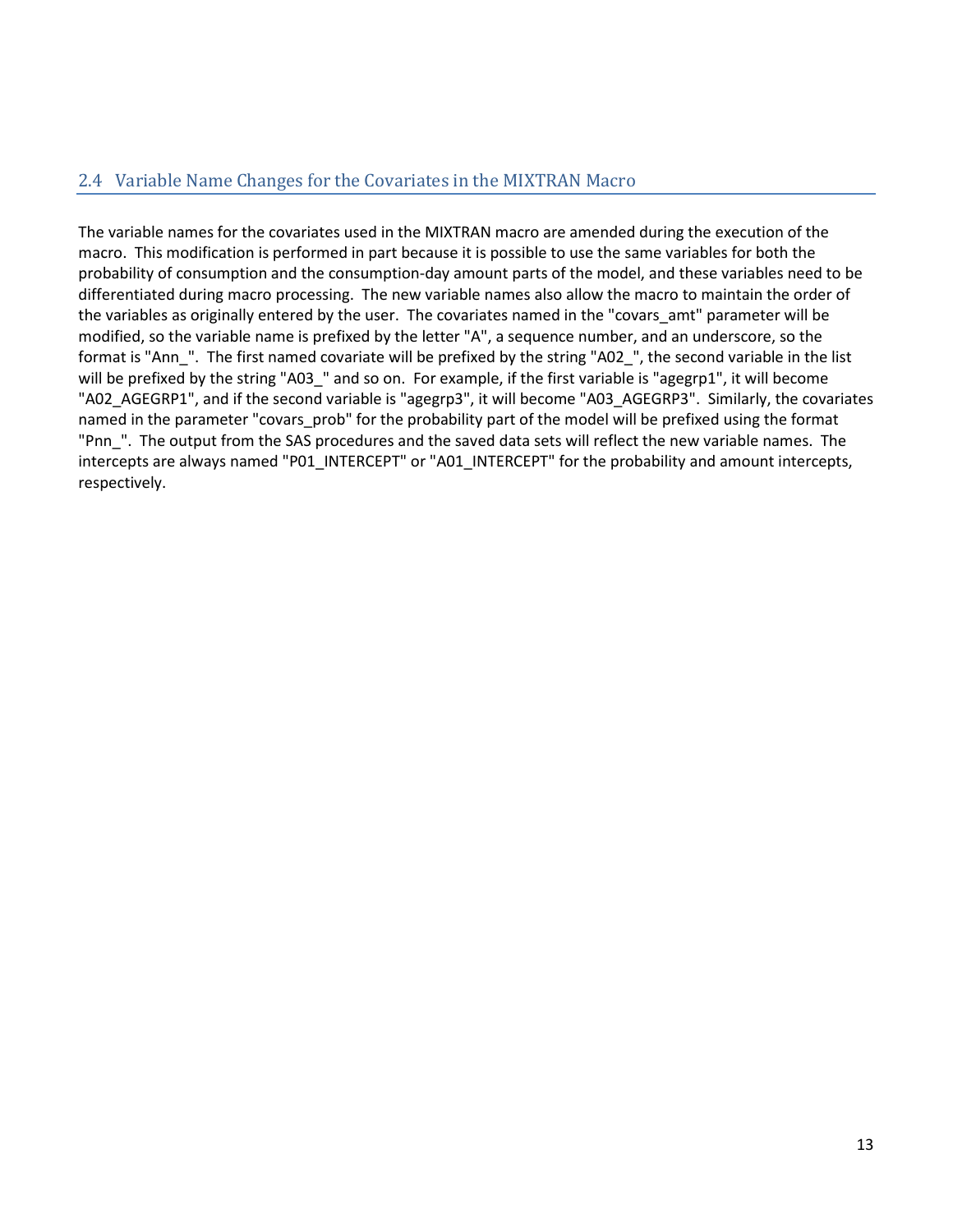#### <span id="page-13-0"></span>3 The DISTRIB Macro

The DISTRIB macro can be called subsequent to the MIXTRAN macro in the same program, or in a later program. It can only be called after the MIXTRAN macro has been executed successfully.

The DISTRIB macro uses results from the MIXTRAN macro and estimates the distribution of usual intake for episodically consumed foods or nutrients, or foods or nutrients consumed every day. The data can then be used to calculate percentiles and cut points, and optionally the percent meeting or failing to meet the recommended daily intake for a population.

The DISTRIB macro performs two main functions.

The first function reads the data sets of parameter estimates and predicted values output by the MIXTRAN macro, and uses Monte Carlo simulation of the random effect(s) to estimate the distribution of usual intake. This data can be saved for future analyses.

The second function uses these estimates to calculate the percentiles and other descriptive values of the distribution of usual intake. The addition of one categorical subgroup variable is accommodated, so that statistics can be calculated for each subgroup level and for the overall data set. The variable(s) in the subgroup must have been included in the model statement of the MIXTRAN macro, and the group levels should be the same. The percent of subjects meeting or failing to meet recommended daily intake values can also be calculated. If a subgroup is used, the statistics will be calculated for each level of the subgroup and overall.

To accomplish this and allow flexibility, the DISTRIB macro contains two sub-macros which can be called separately or together – MC and PC.

**The sub-macro MC** uses Monte Carlo simulation of the random effect(s) to estimate the usual intake values. The output data set can be saved to disk or retained temporarily as a SAS work data set to save storage.

Note: The Taylor Linearization method to back-transform the amount of consumption to the original scale has been replaced with a 9-point approximation method.

**The sub-macro PC** reads in the usual intake values calculated in the sub-macro MC, normalizes the weights, calculates the percentiles of usual intake, cut points if requested, and optionally compares the amount of intake to a recommended amount of intake. A single subgroup variable can be accommodated. The resulting data set can be saved for future use.

#### <span id="page-13-1"></span>3.1 Syntax for the DISTRIB Macro

The DISTRIB macro uses the following syntax:

%DISTRIB (call\_type=, modeltype=, outlib=, subject=, mcsimda=, pred=, param=, seed=, nsim\_mc=, food=, byvar=, cutpoints=, ncutpnt=, wkend\_prop=, add\_da=, subgroup=, recamt=, recamt\_co=, recamt\_hi=, titles=);

The macro parameters in DISTRIB are keyword parameters and are not positional parameters. These keyword parameters can be specified in any order so long as each value is preceded by the parameter name and the equals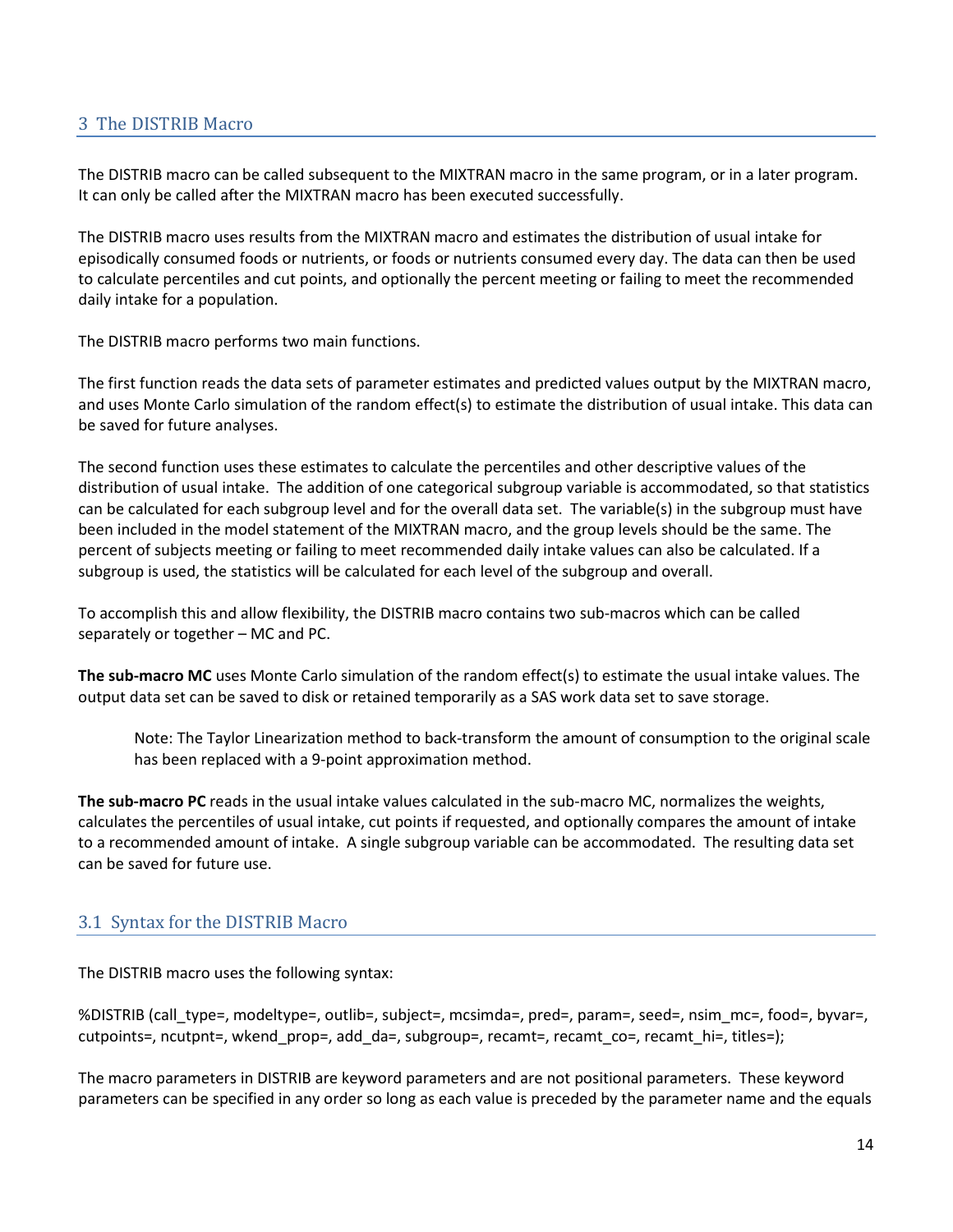sign and followed by a comma (e.g. "modeltype=amount,"). Parameters that are null or accept the default can be omitted from the call.

An example of a call to the DISTRIB macro follows:

%distrib[\(call\\_type=](#page-14-0)full, [modeltype=](#page-14-1)corr, [outlib=](#page-15-0)mylib, [subject=](#page-15-1)ID, [mcsimda=](#page-15-2) mylib.\_mcsim\_f\_total, [pred=](#page-15-3) mylib.\_pred\_f\_total, [param=](#page-15-4) mylib.\_param\_ f\_total, [seed=](#page-15-5)76253,  $nsim$   $mc=100$ , [food=](#page-16-1)f\_total, [byvar=](#page-16-2)strata, [cutpoints=](#page-16-3)0.3 0.7 1.2, ncutpnt=3, add da=mylib.nhanes.subset, wkend prop=2/7, [subgroup=](#page-16-0)age\_sex\_grp, [recamt=](#page-16-6) min\_rec, [recamt\\_co=](#page-17-1)r, [recamt\\_hi=](#page-17-2)max\_rec, [titles=](#page-17-3)4);

The following list provides an explanation of each of the parameters in the DISTRIB macro.

<span id="page-14-1"></span><span id="page-14-0"></span>

| calltype  | <b>Full</b><br><b>MC</b> | Required. Specifies which sections of the macro should be invoked. The default is FULL.<br>invokes both sub-macros (MC and PC).<br>invokes only the MC sub-macro which calculates the estimated usual intake of<br>foods or nutrients using Monte Carlo simulations.                                                                                                                                                                                                                                                                                                                                                                                                                                                                                                                                                                                         |
|-----------|--------------------------|--------------------------------------------------------------------------------------------------------------------------------------------------------------------------------------------------------------------------------------------------------------------------------------------------------------------------------------------------------------------------------------------------------------------------------------------------------------------------------------------------------------------------------------------------------------------------------------------------------------------------------------------------------------------------------------------------------------------------------------------------------------------------------------------------------------------------------------------------------------|
|           | <b>PC</b>                | invokes only the PC sub- macro that reads in the estimated usual intake of<br>foods or nutrients (created in the sub-macro MC) and calculates the<br>percentiles. The PC sub-macro offers options for cut points and also a<br>comparison of the usual intake with a recommended amount of intake. This<br>sub-macro should not be invoked until the usual intake has already been<br>calculated in the MC sub-macro.                                                                                                                                                                                                                                                                                                                                                                                                                                        |
| modeltype | DISTRIB macro.           | Required. Specifies the model that was used by the MIXTRAN macro to prepare the data<br>for the DISTRIB macro. The value must be the same as the model declared for the<br>MIXTRAN macro. The possible values are:<br>fit two-part correlated random effects model (the default),<br>corr<br>fit two-part model with independent random effects,<br>nocorr<br>amount fit amount-only model.<br>The declaration of the modeltype affects which parameter and predicted data sets are<br>used as input for the DISTRIB macro. If the modeltype in the MIXTRAN macro was "corr",<br>and the correlated model was fit successfully, then the correlated data sets can be used<br>as input for the DISTRIB macro. If the modeltype in the MIXTRAN macro was "nocorr" or<br>"amount", then only the data sets with "_unc" in the name can be used as input for the |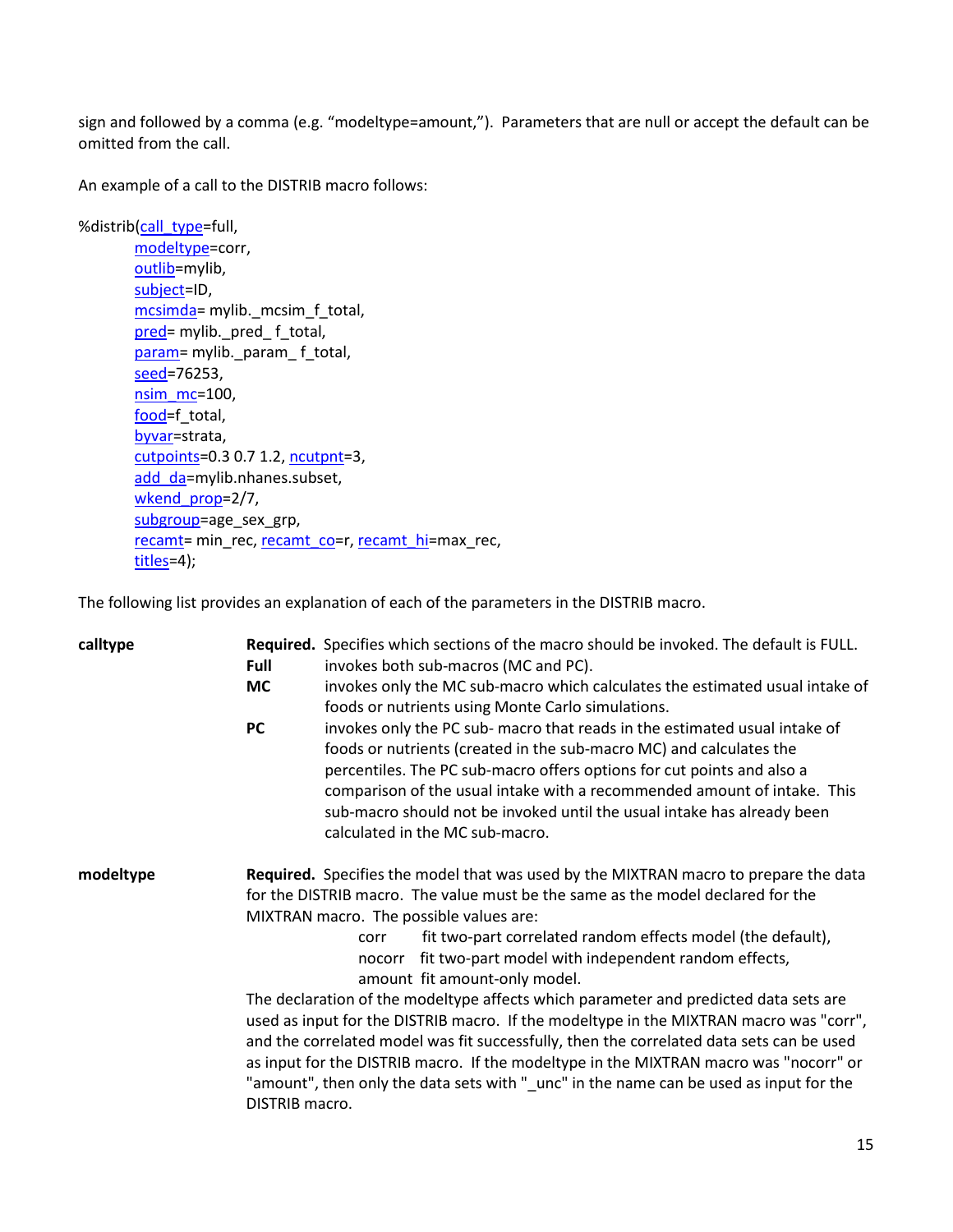<span id="page-15-6"></span><span id="page-15-5"></span><span id="page-15-4"></span><span id="page-15-3"></span><span id="page-15-2"></span><span id="page-15-1"></span><span id="page-15-0"></span>

|         | Please see the section on SAS Data Sets Saved by the MIXTRAN Macro for an explanation<br>of the data set naming conventions. The parameter and predicted data set names will be<br>declared with the pred= and param= parameters explained below.                                                                                                                                                                                                                                                                                                                                                                                                                                                                |
|---------|------------------------------------------------------------------------------------------------------------------------------------------------------------------------------------------------------------------------------------------------------------------------------------------------------------------------------------------------------------------------------------------------------------------------------------------------------------------------------------------------------------------------------------------------------------------------------------------------------------------------------------------------------------------------------------------------------------------|
| outlib  | Required. Specifies the library reference to the parameter and predicted data sets saved<br>by the MIXTRAN macro and the directory to which the data set of distributions will be<br>written by the DISTRIB macro. Since the input data sets for the DISTRIB macro were<br>output by the MIXTRAN macro, the value of "outlib" should be identical to the value of<br>the "outlib" parameter in the MIXTRAN macro. An explanation of the naming<br>conventions for the data set output by the DISTRIB macro follows the explanation of the<br>parameters.                                                                                                                                                         |
| subject | Optional. Specifies the variable that uniquely identifies each subject. (Required if the<br>parameter "weekend" is used in MIXTRAN or any of the parameters "recamt", recamt_co,<br>or recamt_hi are specified in the current call to DISTRIB).                                                                                                                                                                                                                                                                                                                                                                                                                                                                  |
| mcsimda | <b>Optional.</b> Specifies the name of the data set containing the estimated intake derived<br>from the monte carlo simulations. To save the data set include a libname and valid SAS<br>data set name. This data set is created in the sub-macro MC and used to calculate the<br>distribution of intake in the sub-macro PC.                                                                                                                                                                                                                                                                                                                                                                                    |
| pred    | Required. Specifies the name of the data set containing predicted values for each<br>subject. The input data to be used depends on the "modeltype" used in the MIXTRAN<br>macro. If the "modeltype" in the MIXTRAN macro was "corr", and the correlated model<br>was fit successfully, then the correlated data set can be used as input for the DISTRIB<br>macro. If the "modeltype" in the MIXTRAN macro was "nocorr" or "amount", then only<br>the data set labeled with "_unc" can be used as input for the DISTRIB macro. The full<br>name of the data set is also determined by the values of the parameters "outlib",<br>"foodtype", and "vcontrol" that were specified in the call to the MIXTRAN macro. |
| param   | Required. Specifies the name of the data set containing the parameter estimates. The<br>input data to be used depends on the "modeltype" used in the MIXTRAN macro. If the<br>"modeltype" in the MIXTRAN macro was "corr", and the correlated model was fit<br>successfully, then the correlated data set can be used as input for the DISTRIB macro. If<br>the "modeltype" in the MIXTRAN macro was "nocorr" or "amount", then only the data set<br>labeled with "_unc" can be used as input for the DISTRIB macro. The full name of the<br>data set is also determined by the values of the parameters "outlib", "foodtype", and<br>"vcontrol" that were specified in the call to the MIXTRAN macro.           |
| seed    | Required if the calltype=FULL or MC. Specifies the seed for the random number<br>generator used for the Monte Carlo simulation of the random effects u1 and u2.                                                                                                                                                                                                                                                                                                                                                                                                                                                                                                                                                  |
| nsim_mc | Required if the calltype=FULL or MC. Specifies the number of repetitions to be used in<br>the Monte Carlo simulation. One record will be output for each repetition of each subject.                                                                                                                                                                                                                                                                                                                                                                                                                                                                                                                             |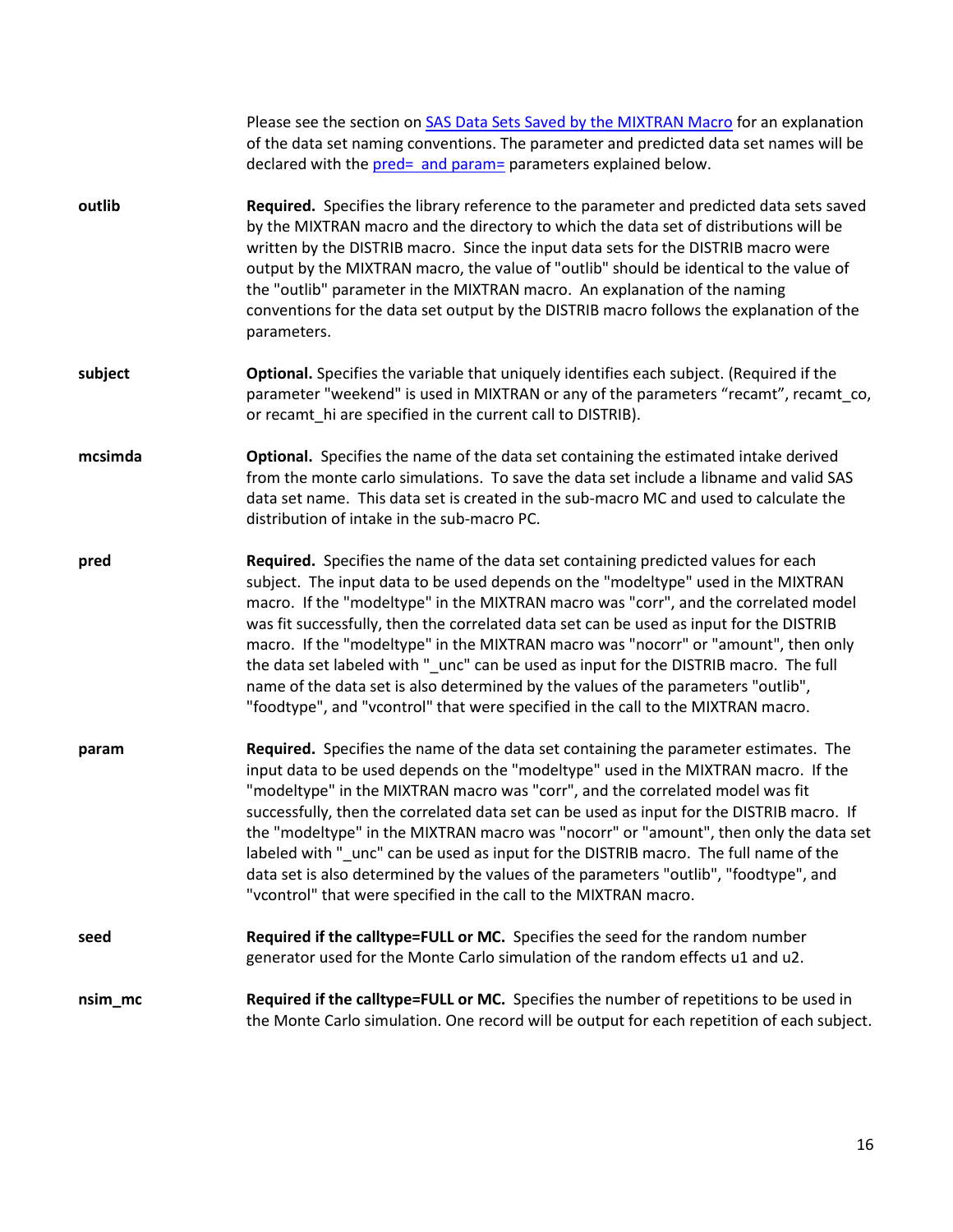<span id="page-16-6"></span><span id="page-16-5"></span><span id="page-16-4"></span><span id="page-16-3"></span><span id="page-16-2"></span><span id="page-16-1"></span><span id="page-16-0"></span>

| food       | Optional. Specifies a name for the analysis, used to label the output data set. (For an<br>explanation of the data sets output by the DISTRIB macro, see the section SAS Data Set<br>Output by the DISTRIB Macro.)                                                                                                                                                                                                                                                                           |
|------------|----------------------------------------------------------------------------------------------------------------------------------------------------------------------------------------------------------------------------------------------------------------------------------------------------------------------------------------------------------------------------------------------------------------------------------------------------------------------------------------------|
| byvar      | Optional. If the MIXTRAN model was fit separately for one or more by-groups the user<br>can list the name of the variable(s) identifying the by-groups here. Separate each by<br>variable by a space. The estimates used in the calculation of usual intake differ based on<br>the by-group, however the DISTRIB macro will produce final estimates for the population<br>(not distribution within each by-group). This parameter can be invoked if the parameter<br>calltype is FULL or MC. |
|            | Note: the next two parameters - cutpoints and ncutpnt - should be used as a pair. Either<br>both or neither should be called. They set up the cut points for analysis in the distribution<br>of the estimates of usual intake. They are an option in the sub-macro PC.                                                                                                                                                                                                                       |
| cutpoints  | <b>Optional.</b> Specifies one or more cutoff points for which to calculate the proportion of the<br>population below the cutoff points. Each cutoff point value must be separated by a single<br>space. If no cutoff points are supplied, then the DISTRIB macro will only calculate the<br>mean and percentiles of intake.                                                                                                                                                                 |
| ncutpnt    | <b>Optional.</b> Specifies the number of cutoff points in the "cutpoints" list. If cutoff points are<br>specified, then "ncutpnt" must also be specified. This parameter is only available in the<br>FULL or PC calltype, and should only be used with the cutpoints parameter.                                                                                                                                                                                                              |
| wkend_prop | Optional. The proportional weight for value 1 of a binary variable if this variable was<br>used in the weekend parameter of MIXTRAN. Enter a value between 0 and 1 (not<br>inclusive). Either a fraction or decimal number can be used. The default is 3/7 if the<br>weekend parameter was used in MIXTRAN. This parameter is only available if the calltype<br>is FULL or MC.                                                                                                               |
| add_da     | Optional. Specifies the name of the data set containing variables needed to process the<br>optional parameters subgroup, recamt, recamt_co or recamt_hi. The data set must also<br>include the ID variable declared in the subject parameter.                                                                                                                                                                                                                                                |
| subgroup   | Optional. Specifies a single categorical variable used for the calculation of a separate<br>usual intake distribution for each subgroup. The distribution of usual intake will also be<br>calculated for the overall data set (i.e. all subjects). The subgroup variable must be<br>included in the data set named by the add da parameter. The subgroup is available if the<br>call type is FULL or PC.                                                                                     |
| recamt     | Optional. Specifies the variable name that contains the cut-off value of the<br>recommended amount of intake. This variable must be included in the data set named by<br>the add_da parameter. If the comparison is to be within a range then this variable will<br>indicate the lower cut-off level. A comparison operator must be supplied in the<br>parameter recamt_co. This parameter is available if the calltype is FULL or PC.                                                       |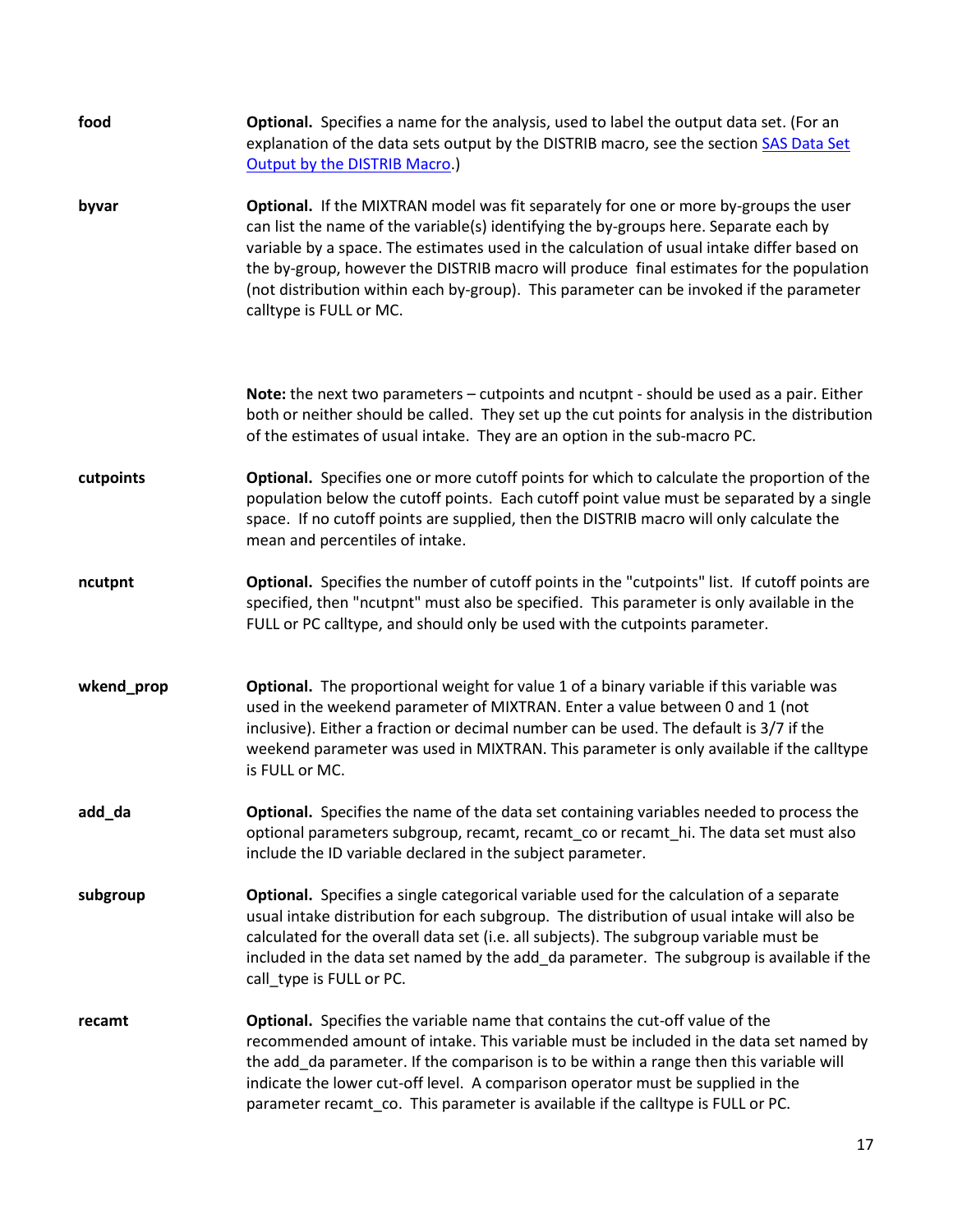<span id="page-17-2"></span><span id="page-17-1"></span>

| recamt_co | <b>Optional.</b> Specifies the comparison operator between individual intake and the<br>recommended cut-off amount. The available comparisons are:<br>$LT$ – less than the value in the recamt variable;<br>$LE$ – less than or equal to the value in the recamt variable;<br>$GT$ – greater than the value in the recamt variable;<br>$GE$ – greater than or equal to the value in the recamt variable; |
|-----------|----------------------------------------------------------------------------------------------------------------------------------------------------------------------------------------------------------------------------------------------------------------------------------------------------------------------------------------------------------------------------------------------------------|
|           | $R - A$ range between two cutoff levels. The lower cutoff is found in the recamt<br>variable and the upper cutoff in the recamt_hi variable.                                                                                                                                                                                                                                                             |
| recamt hi | <b>Optional.</b> Specifies the variable name that contains the upper cut-off value of the<br>recommended amount of intake if a range was specified in the reacamt co parameter.<br>This variable must be included in the data set named by the add da parameter. This<br>parameter is available if the calltype is FULL or PC.                                                                           |
| titles    | <b>Optional.</b> Specifies the number of title lines (0-4) to be reserved for the user's titles. The<br>remaining title lines are used by the macro. The default value is 0.                                                                                                                                                                                                                             |

# <span id="page-17-3"></span><span id="page-17-0"></span>3.2 SAS Data Sets Output by the DISTRIB Macro

The DISTRIB macro outputs two data sets. The intake estimates calculated by the MC sub-macro (referred to as the "mcsim" data), and the percentiles and other descriptive data calculated in the PC sub-macro (referred to as the "descript" data).

The name of the mcsim data set is decided by the user in the mcsimda parameter of the DISTRIB macro. Depending on the number of replications and the size of the input date file, this data set can be quite large.

| <b>Variable</b> | <b>Explanation</b>                                           |
|-----------------|--------------------------------------------------------------|
| Subject         | The name of the Subject ID variable from the subject         |
|                 | parameter.                                                   |
| Mcsim_wt        | The original weight divided by the number of simulations.    |
| <b>Numsims</b>  | The number of simulations.                                   |
| Mc t            | The simulated usual intake. For a weekend run, mo t is the   |
|                 | weighted average of the simulated weekday (value 0) usual    |
|                 | intake and simulated weekend (value 1) usual intake.         |
| $Mc_a$          | Consumption day amount. An intermediate variable used in     |
|                 | the calculation of mc t.                                     |
| Mc p            | Probability to consume. An intermediate variable used in the |
|                 | calculation of mc t.                                         |
| $Mc$ $p$ $0$    | Probability to consume for a weekday (value 0) in a weekend  |
|                 | run. An intermediate variable used in the calculation of     |
|                 | mc t.                                                        |

#### **The data output from the Monte Carlo simulations in the MC sub-macro**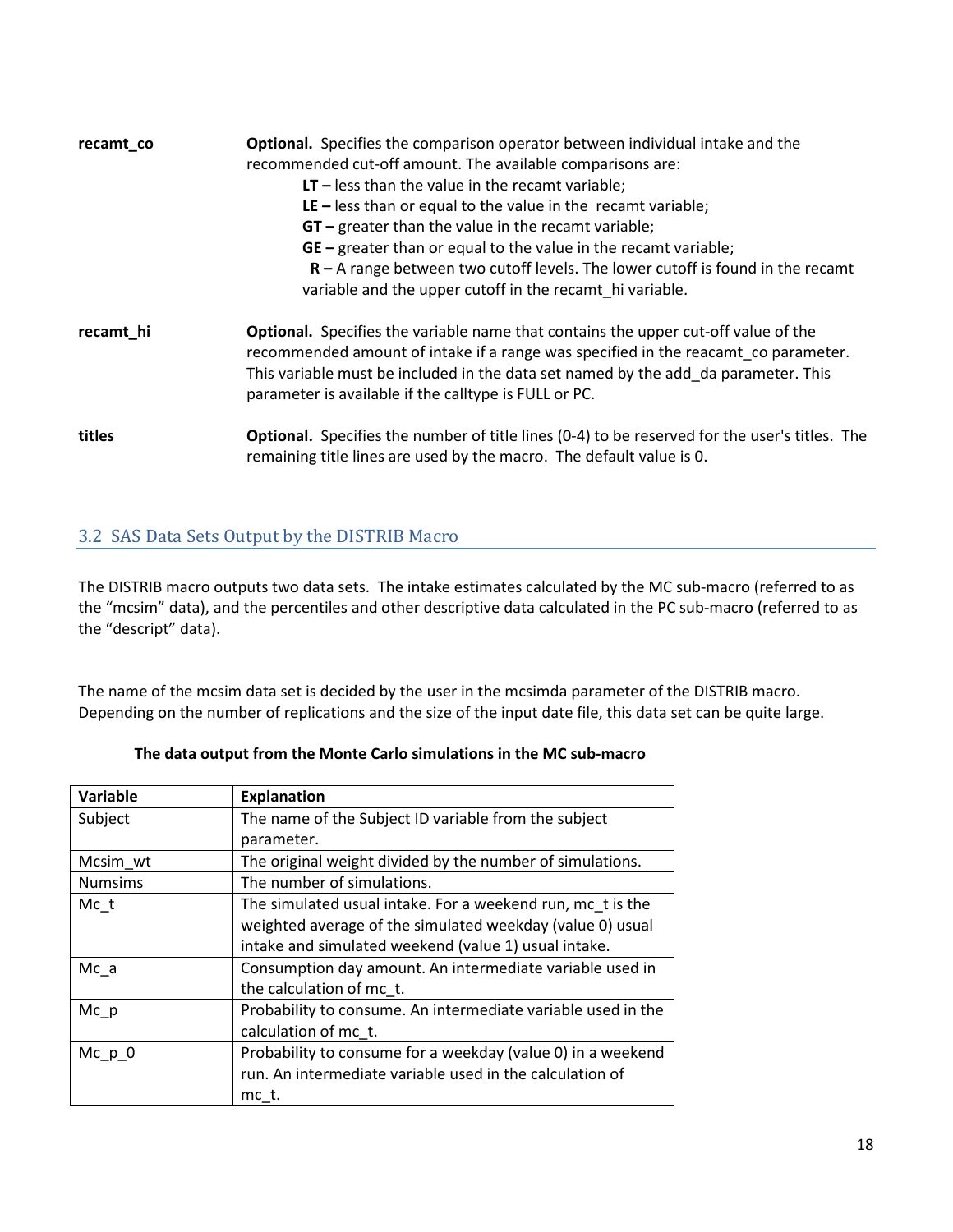| Variable | Explanation                                             |
|----------|---------------------------------------------------------|
| Mc p 1   | Probability to consume for a weekend day (value 1) in a |
|          | weekend run. An intermediate variable used in the       |
|          | calculation of mc t.                                    |

The data set output by the PC sub-macro is named using the following conventions:

#### **outlib.descript\_food\_weight**

where:

| outlib | is the library name (libname) given in the parameter outlib, and thus depends on user input. If |
|--------|-------------------------------------------------------------------------------------------------|
|        | null, the data set is not saved to disk.                                                        |

- **descript** This is a literal string and so will not change.
- **food** The value of the parameter food from the call to DISTRIB. It serves to name the data set, and need not be a food or nutrient.
- **weight** The name of the variable used in the replicate\_var parameter of the previous MIXTRAN run, taken automatically from the parameter file input to DISTRIB. If unweighted this is a null string.

For example a data set where outlib = "mylib", the food parameter="potato" and the weight = "rndw1" the name of the data set will be mylib.descript potato rndw1.

| <b>Variable Type</b>        | <b>Explanation</b>                                     |
|-----------------------------|--------------------------------------------------------|
| Subgroup                    | The name of the variable in the subgroup parameter,    |
|                             | if any.                                                |
| Mean_mc_t                   | The mean value of the simulated usual intake (the      |
|                             | variable mc _t) estimated in the Monte Carlo           |
|                             | simulations.                                           |
| Percent_rec_amt             | The percent testing true to the recommended            |
|                             | amount test (e.g. the percent below the recommend      |
|                             | amount of intake.) The variable exists only if the     |
|                             | recommended amount parameters were invoked.            |
| numsubjects                 | The number of subjects.                                |
| Tpercentile0-tpercentile100 | The percentiles.                                       |
| Cutprob1-cutprobN           | The probability values estimated using the cutoff      |
|                             | points, if any. If 10 cutoff points were included then |
|                             | there will be 10 cutprob variables.                    |

#### **The data output from the Percentile Calculations in the PC sub-macro**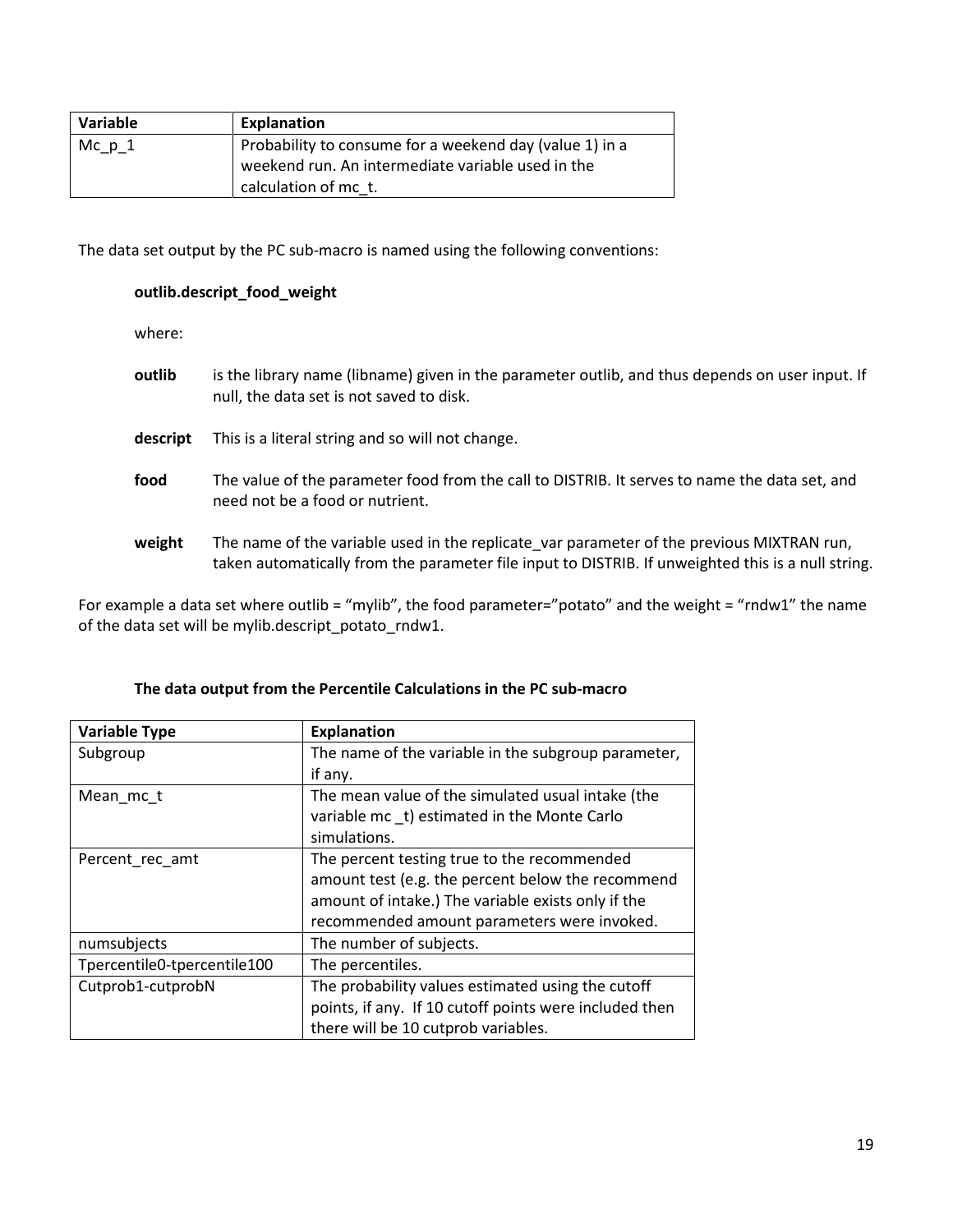#### <span id="page-19-0"></span>4 The INDIVINT Macro

The INDIVINT macro calculates predicted values for regression calibration using methods from Kipnis et al. (Biometrics, 2009) and using results from an amount-only model or a two-part model fit using the MIXTRAN macro. The INDIVINT macro performs adaptive Gaussian quadrature to predict usual intake for each individual, and the macro allows the user to provide a Box-Cox transformation parameter in order to calculate the predicted values on a transformed scale. The results from this macro are intended for use in a subsequent regression model as discussed by Kipnis et al. (Biometrics, 2009).

# <span id="page-19-1"></span>4.1 Syntax for the INDIVINT Macro

The INDIVINT macro uses the following syntax:

```
%indivint(model12=, subj1recdata=, recid=, r24vars=, min_amt=, var_u1=, var_u2=, cov_u1u2=, var_e=,
lambda=, xbeta1=, xbeta2=, boxcox_t_lamt=, lamt=, dencalc=, denopt=, u1nlmix=, u2nlmix=, 
titles=, notesprt=); .
```
The macro parameters in INDIVINT are keyword parameters and are not positional parameters. These keyword parameters can be specified in any order so long as each value is preceded by the parameter name and the equals sign (e.g. subj1recdata=mydata,). Separate each parameter call with a comma. Parameters that are null can be omitted. The default value of a parameter is null unless otherwise noted in the documentation.

An example of a call to the INDIVINT macro is:

```
%indivint (model12=2,
 subj1recdata=paramsubj1rec, 
 recid=subjectid, 
 r24vars=R1 R2, 
min_amt=min_amt,
var_u1=p_var_u1,
var u2=a var u2,
cov_u1u2=cov_u1u2,
var e=a_var e,
 lambda=a_lambda, 
 xbeta1=x1b1, 
 xbeta2=x2b2, 
 boxcox_t_lamt=y, 
 lamt=lamt, 
 dencalc=y, 
 denopt=y, 
u1nlmix=,
 u2nlmix=, 
 titles=2, 
 notesprt=y);
```
The following list provides an explanation of each of the parameters in the INDIVINT macro.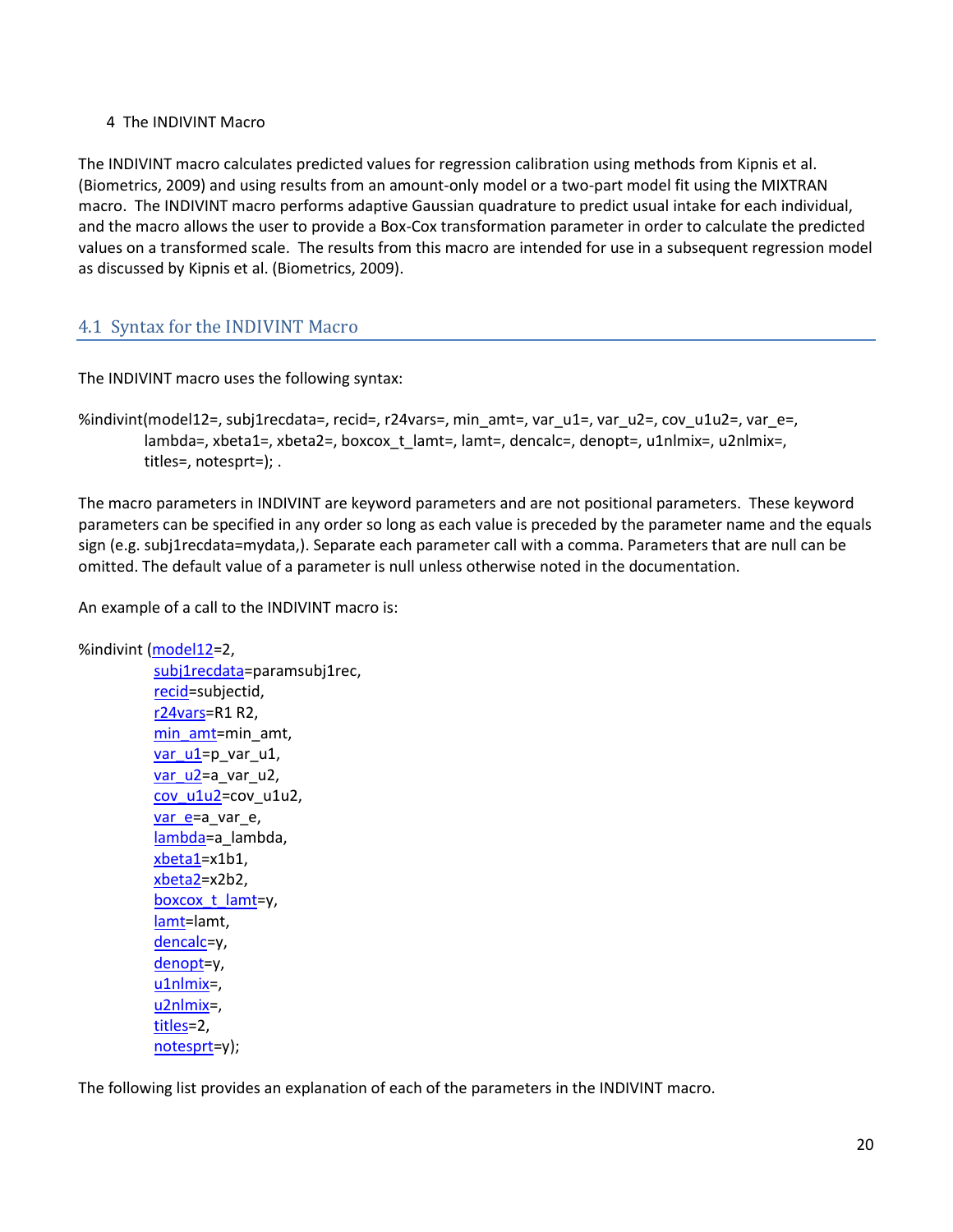| model12      | Specifies the type of model that was fit prior to calling this macro. A value of 1 indicates<br>that an amount-only model was fit, and a value of 2 indicates that a two-part model was<br>fit where part 1 is the probability part of the model, and part 2 is the amount part of the<br>model.                                                                                                                                                                                     |
|--------------|--------------------------------------------------------------------------------------------------------------------------------------------------------------------------------------------------------------------------------------------------------------------------------------------------------------------------------------------------------------------------------------------------------------------------------------------------------------------------------------|
| subj1recdata | Specifies a data set with 1 record for each subject and with required variables discussed<br>by Kipnis et al. (2009) and described in this section. The input data set includes<br>parameter estimates and predicted values obtained by fitting a nonlinear mixed model.                                                                                                                                                                                                             |
| recid        | Specifies an identification (ID) variable that uniquely identifies each subject's record.                                                                                                                                                                                                                                                                                                                                                                                            |
| r24vars      | Specifies the 24-hour recall variables with values that are either non-negative or a SAS<br>missing value if the 24-hour recall is not available. Variables must be space delimited as<br>illustrated in the following example: "r24vars=r24hr1 r24hr2". Note for Advanced Users:<br>If all 24-hour recall values are missing for each subject, then the denominator integration<br>should not be performed, so the "dencalc" macro parameter should be specified as<br>"dencalc=n". |
| min_amt      | Specifies a variable that provides the minimum intake amount. This value may be<br>selected as the smallest value among the observed consumption-day amounts. Note that<br>the specified variable provides the same value for each individual. This value will be<br>divided in half and used in the calculations for the numerator integration.                                                                                                                                     |
| var_u1       | Specifies a variable that provides the variance estimate for u1, the random effect from<br>the probability part of the model. If a variable is specified, then the macro will use its<br>value as a diagonal entry of the covariance matrix which is either a 1x1 matrix or a 2x2<br>matrix depending on the number of random effects that are in the model.                                                                                                                         |
| var_u2       | Specifies a variable that provides the variance estimate for u2, the random effect from<br>the amount part of the model or from an amount-only model. If a variable is specified,<br>then the macro will use its value as a diagonal entry of the covariance matrix which is<br>either a 1x1 matrix or a 2x2 matrix depending on the number of random effects that are<br>in the model.                                                                                              |
| cov_u1u2     | Specifies a variable that provides the estimate of the covariance of $(u1, u2)$ from the two-<br>part model. If the two-part model was an uncorrelated model, then the specified variable<br>should have a value of zero for every individual's record.                                                                                                                                                                                                                              |
| var_e        | Specifies a variable that provides the variance estimate for e, the within-person error<br>term from the amount part of the model or from an amount-only model.                                                                                                                                                                                                                                                                                                                      |
| lambda       | Specifies a variable that provides the estimate of the Box-Cox parameter, lambda, from<br>the amount part of the model or from an amount-only model.                                                                                                                                                                                                                                                                                                                                 |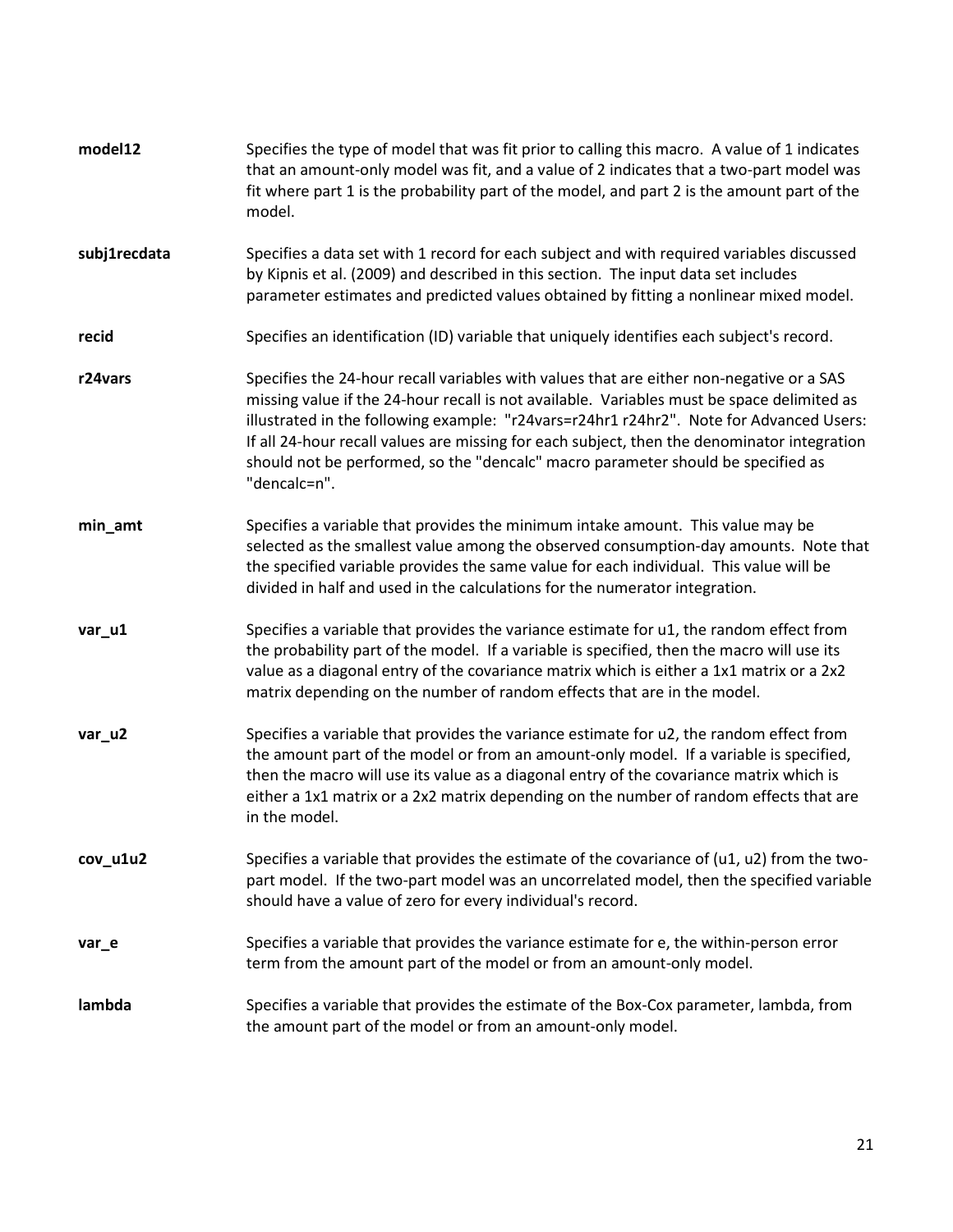| xbeta1        | Specifies a variable that provides the linear predictor values calculated using the<br>covariates and estimates of the fixed effects parameters from the probability part of the<br>model.                                                                                                                                                                                                                                                                                                                                       |
|---------------|----------------------------------------------------------------------------------------------------------------------------------------------------------------------------------------------------------------------------------------------------------------------------------------------------------------------------------------------------------------------------------------------------------------------------------------------------------------------------------------------------------------------------------|
| xbeta2        | Specifies a variable that provides the linear predictor values calculated using the<br>covariates and estimates of the fixed effects parameters from the amount part of the<br>model or from an amount-only model.                                                                                                                                                                                                                                                                                                               |
| boxcox_t_lamt | If "boxcox_t_lamt=y" or "boxcox_t_lamt=Y" then individual usual intake will be predicted<br>on a transformed scale where the Box-Cox transformation is used with the Box-Cox<br>parameter value provided by the "lamt" macro parameter. The default value for<br>"boxcox_t_lamt" is "n".                                                                                                                                                                                                                                         |
| lamt          | Specifies a variable that provides the Box-Cox parameter value when "boxcox_t_lamt=y"<br>or "boxcox_t_lamt=Y". The macro does not allow the Box-Cox parameter to be zero.                                                                                                                                                                                                                                                                                                                                                        |
| dencalc       | By default, "dencalc=y" so the denominator integration is performed. Note for Advanced<br>Users: If all 24-hour recall variables are missing for each subject, then the denominator<br>integration should not be performed, so the "dencalc" option should be specified as<br>"dencalc=n".                                                                                                                                                                                                                                       |
| denopt        | By default, "denopt=y" so the denominator optimization is performed as part of the<br>denominator integration calculations. Note for Advanced Users: In some situations the<br>denominator optimization is redundant because the empirical Bayes estimates of u1 and<br>u2 are available from the model fitting software; therefore, in these situations, setting<br>"denopt=n" or "denopt=N" allows the macro to skip this optimization step and use the<br>variables provided by the "u1nlmix" and "u2nlmix" macro parameters. |
| u1nlmix       | Specifies a variable for an Advanced Users option. For details, see the description for the<br>"denopt" macro parameter.                                                                                                                                                                                                                                                                                                                                                                                                         |
| u2nlmix       | Specifies a variable for an Advanced Users option. For details, see the description for the<br>"denopt" macro parameter.                                                                                                                                                                                                                                                                                                                                                                                                         |
| titles        | Specifies the number of title lines to be reserved for the user's titles. One additional title<br>line is used by the macro. The default value is 0.                                                                                                                                                                                                                                                                                                                                                                             |
| notesprt      | If "notesprt=n" or "notesprt=N" then notes are not printed to the SAS log. The default<br>value for "notesprt" is "y".                                                                                                                                                                                                                                                                                                                                                                                                           |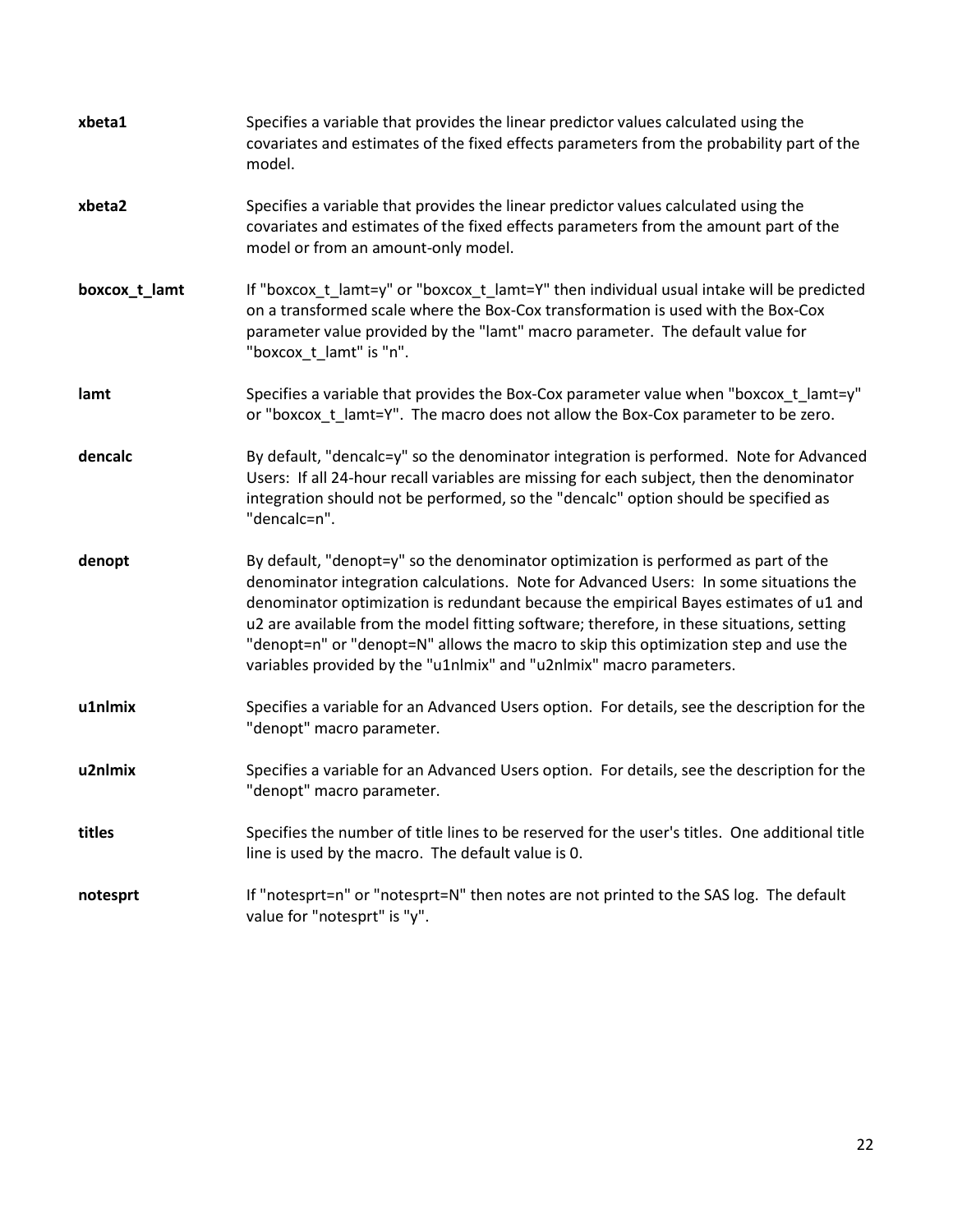## <span id="page-22-1"></span><span id="page-22-0"></span>5.1 Examples

The examples discussed in this section can be downloaded from the following website: [http://appliedresearch.cancer.gov/diet/usualintakes/macros\\_single.html.](http://appliedresearch.cancer.gov/diet/usualintakes/macros_single.html) This website includes 4 SAS example programs and output files that illustrate the use of the MIXTRAN, DISTRIB, and INDIVINT macros. Examples 1, 2, and 3 illustrate the use of the MIXTRAN and DISTRIB macros to estimate the distribution of usual intake. Example 4 illustrates the use of the MIXTRAN and INDIVINT macros to evaluate the relationship between fish intake and blood mercury levels.

#### Example 1. Estimation of the Distribution of Usual Intake of Added Sugar for Age Subgroups Using an Amount-Only Model

Example 1 demonstrates the use of the MIXTRAN and DISTRIB macros for a food consumed nearly every day. The data set includes males with an age of 9 years or older surveyed using a complex sampling design. The primary goal is to estimate the distribution of usual intake of added sugar for age subgroups, adjusting for race in the model, and for sequence and weekend effects. Because added sugar is consumed almost every day by most members of the sample, only the second part of the model is needed; the model type is "amount" and the food of interest is added sugar. The covariates are sequence, weekend, age group, and race. The sequence covariate and the weekend covariate are entered into the macro using the "seq" and "weekend" parameters, respectively. The "replicate var" parameter is assigned "rndw1" which is the name of the weight variable. An option is added to the NLMIXED procedure call. The parameter and predicted data sets output by MIXTRAN for use in the DISTRIB macro are named "mylib. param\_unc\_add\_sug\_male1" and "mylib. pred\_unc\_add\_sug\_male1". (The suffix 'male1' is used to indicate the sub-population and replicate variable used.)

The DISTRIB macro calculates the percentiles, cutoff point probabilities, and mean intake, by subgroup level and for all levels combined, and creates a Monte Carlo data set of the calculated intake, named "\_mcsim\_add\_sug\_male\_rndw1" and a data set of the percentiles and cutoff point probabilities named "mylib.descript\_add\_sug\_male\_rndw1". The name of the weight variable used in the MIXTRAN macro is passed to the DISTRIB macro through a saved data set and is used in naming the output data file. A subgroup variable is used in the DISTRIB macro. Distributions are calculated for each subgroup level and for all levels combined. If the subgroup variable is a character variable, then " \_overall" is used as a label for the results from all levels combined. In this example, the variable "agegroup" is not a character variable, so the overall group is assigned an "agegroup" value of -255.

#### Example 2. Estimation of the Distribution of Usual Intake of Total Fruit for Age Subgroups of Children Using a Two-Part Model with Correlated Random Effects

Example 2 demonstrates the use of the MIXTRAN and DISTRIB macros for a food consumed episodically. The data set includes children with an age of 1 to 8 years surveyed using a complex sampling design. The primary goal is to estimate the distribution of usual intake of total fruit for age subgroups, adjusting for race and sex in the model, and for sequence and weekend effects. The model type is "corr" (i.e. correlated), and the food of interest is total fruit cup equivalents. The covariates are sequence, weekend, age group, race, and sex. The sequence covariate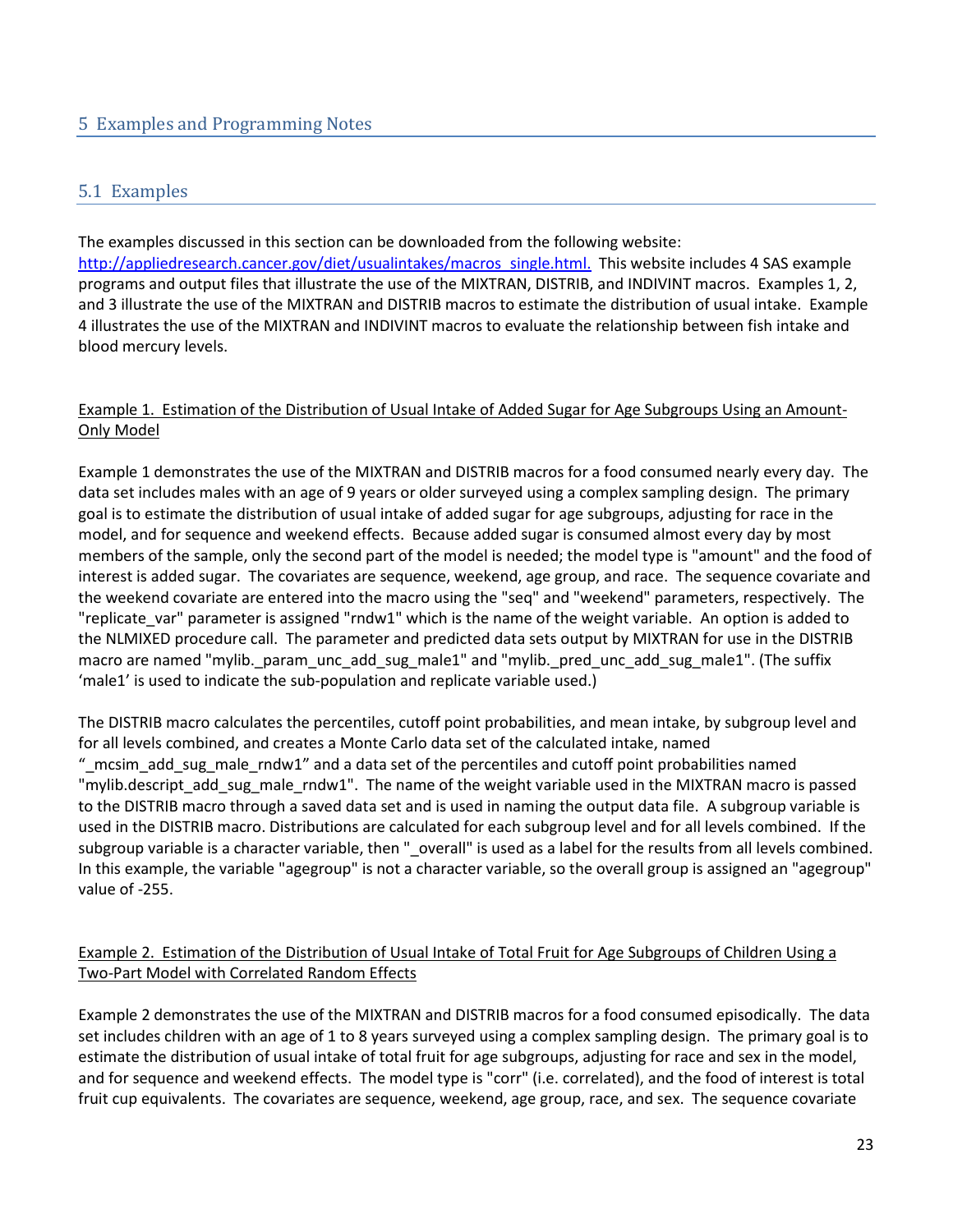and the weekend covariate are entered into the macro using the "seq" and "weekend" parameters, respectively. The "replicate var" parameter is assigned "rndw1" which is the name of the weight variable. An option is added to the NLMIXED procedure call. The parameter and predicted data sets output by MIXTRAN for use in the DISTRIB macro are named "mylib.\_param\_f\_total\_child1" and "mylib.\_pred\_ f\_total\_child1".

The DISTRIB macro calculates the percentiles, cutoff point probabilities, and mean intake, by subgroup level and for all levels combined, and creates a Monte Carlo data set of the calculated intake, named "\_mcsim\_f\_total\_child\_rndw1" and a data set of the percentiles and cutoff point probabilities named "mylib.descript\_f\_total\_child\_rndw1". The name of the weight variable used in the MIXTRAN macro is passed to the DISTRIB macro through a saved data set and is used in naming the "descript" output data file. The "subgroup" parameter is assigned the value "agegroup". Distributions are calculated for each subgroup level and for all levels combined. If the subgroup variable is a character variable, then "\_overall" is used as a label for the results from all levels combined. In this example, the variable "agegroup" is not a character variable, so the overall group is assigned an "agegroup" value of -255.

#### Example 3. Illustration of Programming Techniques that Minimize Effort Required to Estimate Distributions of Usual Intake

Example 3 illustrates two ways of minimizing the time and effort required to estimate distributions of usual intake. The first section minimizes the number of calls to the DISTRIB macro for strata, and the second section demonstrates a way to re-use the data output by the MIXTRAN macro in follow-up calls to the DISTRIB macro. This approach requires only a little SAS coding outside of the macros.

Three strata of the data (i.e. children age 1 to 8 years, males age 9 years and older, and females age 9 years and older) are each run through the MIXTRAN macro separately to get independent estimates. The parameters are nearly the same as those used in Example 1. Notice that the subgroup variable is carefully coded so there are no overlapping values between strata. This fact will be important later. The "foodtype" parameter in the call to the MIXTRAN macro is used to create output data files with distinct names. In this example the values of "foodtype" are "add\_sug\_child1", "add\_sug\_male1", and "add\_sug\_female1". The MIXTRAN macro created the data files: "mylib.\_param\_unc\_add\_sug\_child1"; "mylib.\_pred\_unc\_add\_sug\_child1"; "mylib.\_param\_unc\_add\_sug\_male1"; "mylib.\_pred\_unc\_add\_sug\_male1"; "mylib.\_param\_unc\_add\_sug\_female1"; and "mylib. pred unc add sug female1".

In the SAS program, after the successful execution of all three calls to the MIXTRAN macro but prior to calling the DISTRIB macro, the parameter files for the three strata are concatenated, and the predicted data files are also concatenated. The variable "stra" is coded in both the concatenated parameter file and the concatenated predicted file to designate the appropriate stratum for each record.

The DISTRIB macro is then called, in a manner very similar to the call in Example 1, but this time the "byvar" parameter is invoked for the variable "stra" (i.e. "byvar=stra"). The parameter and predicted data sets will be merged by the variable "stra" thus ensuring that the appropriate parameter estimates are attached to each record in the predicted data set.

The DISTRIB macro will calculate the count, percentiles, cutoff point probabilities, and mean for each level of the subgroup, and for all subjects combined, and save the data in one descriptive file. In this case the name would be "mylib.descript\_add\_sug\_all\_rndw1". The DISTRIB macro also creates the data set of estimated intakes named "mylib.\_mcsim\_add\_sug\_rndw1".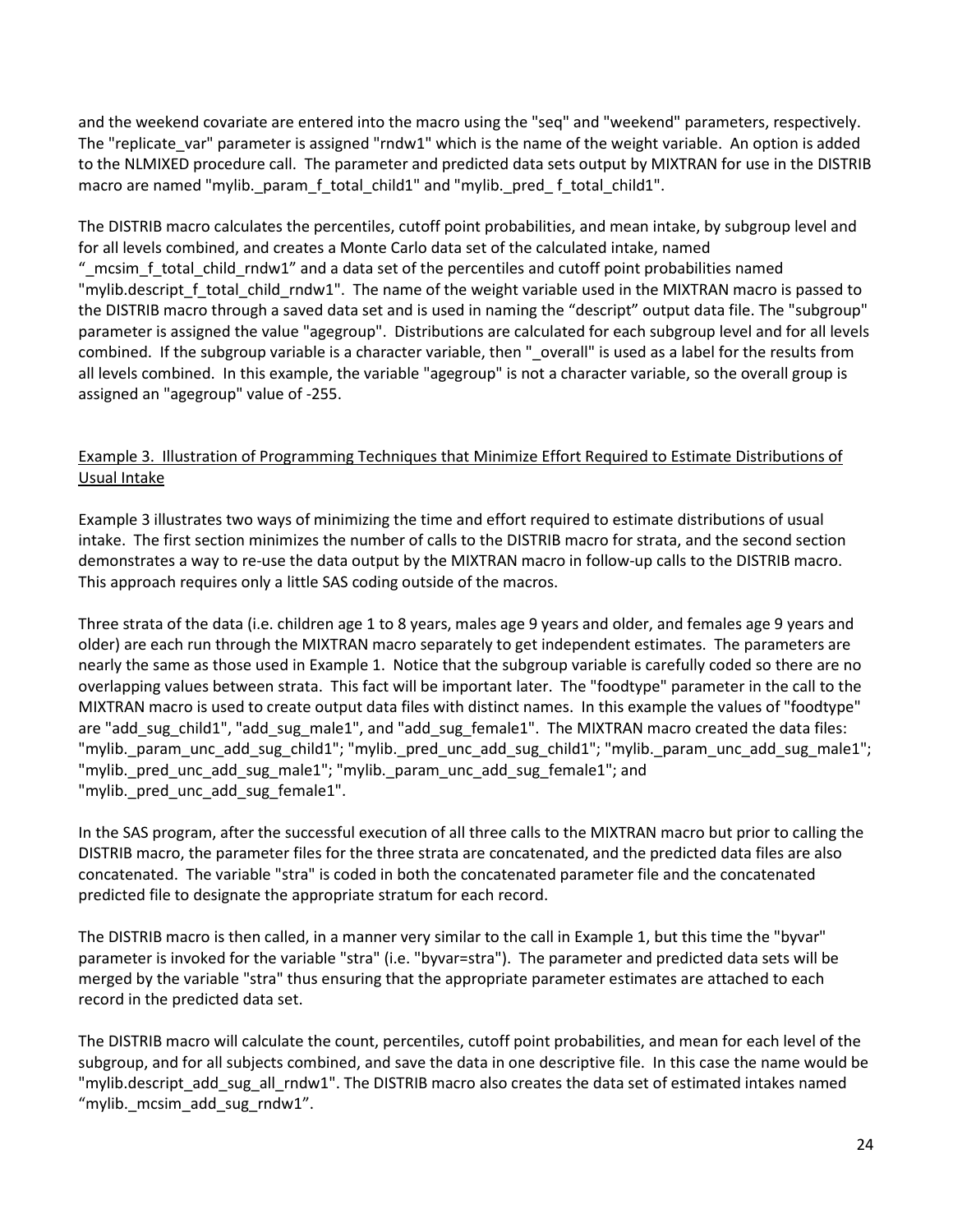The next section of Example 3 demonstrates an instance of avoiding unnecessary calls to the MIXTRAN macro, by using the saved parameter and predicted data sets in new calls to the DISTRIB macro.

In the SAS program the data sets saved by MIXTRAN for the male stratum are subset to males age 19 years and older. The variable "stra" is created and assigned a value of 2 in both the parameter and predicted data sets for this subset.

The DISTRIB macro is then called. The subgroup option is omitted because only the combined distribution for all males age 19 years and older is required. However, the "byvar" parameter must be invoked with the variable "stra" which is the stratification variable. The reason for this requirement is that the weights and subject counts have to be recalculated for the subset of the population. The value of the "food" parameter is changed, so the previous descriptive data set is not overwritten. In the example, the data set output by this execution of DISTRIB is called "mylib.descript add sug m19 rndw1". The data contains the counts, mean, percentiles, and cutoff point probabilities for intake of added sugar by males age 19 years and older. Note, that the descriptive data set will not include a subgroup variable. If the descriptive data set is later concatenated with the first descriptive data set produced using subgroup as above, the data from this file will need to be assigned a distinct value for the subgroup variable.

Similarly the data saved by the MIXTRAN macro for the female stratum is subset to females age 19 years and older. The variable "stra" is created and assigned a value of 3.

The DISTRIB macro is called, with no subgroup parameter, and the byvar set to "byvar=stra". The food parameter is changed, and another data set of descriptive statistics is saved. It will contain the count, mean, percentiles, and cutoff point probabilities for intake of added sugar by females age 19 years and older.

#### Example 4. Modeling the Relationship between Fish Intake and Blood Mercury in Males Age 12 Years and Older Using NHANES Data

Example 4 illustrates the use of the MIXTRAN and INDIVINT macros to assess the relationship between fish intake and blood mercury levels among males age 12 years and older using NHANES data. To estimate the difference in log mercury between males with an average of 0.1 oz and 1.0 oz of fish per day, the calculations involve fitting a nonlinear mixed model using the MIXTRAN macro with weights. After using the results of this fit as input for the INDIVINT macro, the INDIVINT macro results are used as the covariate in a linear regression model for log mercury.

# <span id="page-24-0"></span>5.2 Programming Notes

• Because of the complexity of the model, the MIXTRAN macro can require considerable computing time. When the model type is **amount** (i.e. "**modeltype=amount**"), we have seen that the macro generally requires less than 10 minutes of computing time for NHANES data. When the model type is **uncorrelated** (i.e. "**modeltype=nocorr**") or **correlated** (i.e. "**modeltype=corr**"), however, the required computing time can be considerably longer; in analyzing NHANES data, we have seen correlated models require from as little as 20 minutes to 2 hours or longer.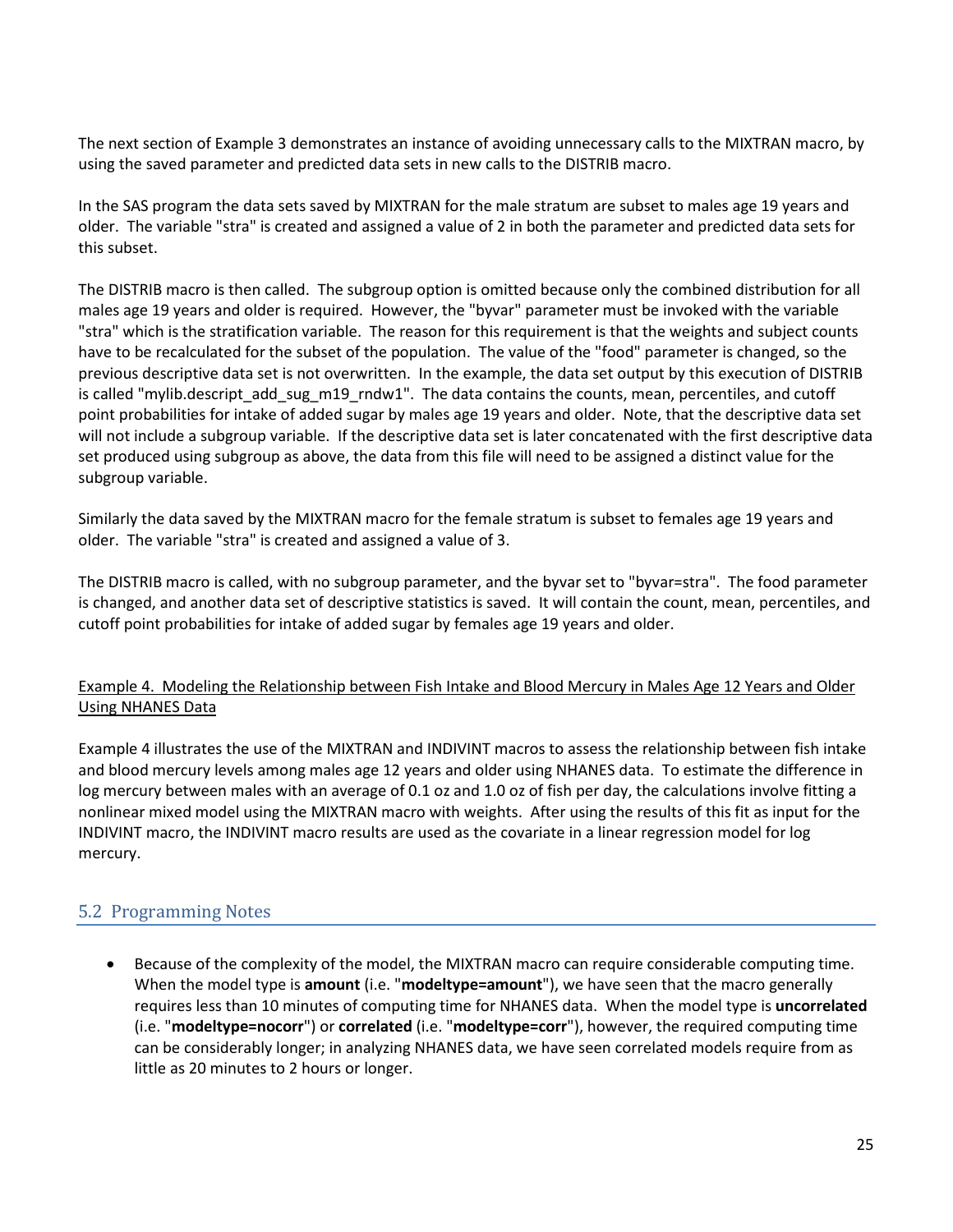- Check the log file for lines beginning with "##". These lines act as informal documentation of the parameters used in the MIXTRAN and DISTRIB macros.
- Base runs are defined as being a call to the MIXTRAN macro with no user supplied starting values for the three calls to the SAS NLMIXED procedure; therefore, start\_val1, start\_val2, and start\_val3 will not be assigned a value. To obtain variance estimates using BRR, the same models are run numerous times with different weights. Instead of letting the MIXTRAN macro calculate the starting values for each call to the SAS NLMIXED procedure, the parameter estimates output by the SAS NLMIXED procedure from the first run (i.e. base run) can be used as starting values.
- It is possible to re-run the DISTRIB macro without re-running the MIXTRAN macro once the MIXTRAN macro has successfully executed. The data sets needed for input to the DISTRIB macro have been saved and are available for use at any time. For example, if the user decides to try different cutoff points (i.e. cutpoints) in the DISTRIB macro, it would not be necessary to re-run the MIXTRAN macro. However, please be absolutely sure to use the proper data sets as input to the DISTRIB macro. Example 3, discussed in the previous section, uses the DISTRIB macro without re-running the MIXTRAN macro.
- At the end of the DISTRIB macro execution, the data sets in the work library are deleted. To keep the data set \_mcsim1 to use for further analysis in the program, look for the phrase "to keep \_mcsim1 for further analysis" in the DISTRIB macro code. This search will find the correct line, which can then be commented out. Since \_mcsim1 contains all the simulated records, it might use a lot of storage space.

#### • **WARNING: SAS VERSION 9 BUGS**

- o In SAS version 9 there is a bug in the SAS NLMIXED procedure. If the effect names in the model become too long and too numerous, the procedure will never complete. It has not been possible to discover a definitive limit to the size of the model. This problem has not been encountered in SAS version 8.
- o According to SAS technical support as of 5/2/2007

"…there is no definitive answer to the size of the model (in terms of pure symbol or character storage) that PROC NLMIXED can handle. NLMIXED has to store derivatives of the model behind the scenes and those derivatives can double or even quadruple the size of the "symbol space" needed to process the model. It is best to stick with shorter effect names when creating a model in NLMIXED, at least until SAS 9.2 comes out. Tech Support does not have an official release date for that version of SAS yet."

We note that SAS 9.2 has been released; however, we still provide this information to give users a more complete understanding of macro performance in various versions of SAS.

o Note that the INDIVINT macro requires SAS IML. The SAS Institute has reported an error that can occur when running SAS IML in SAS 9.2 TS1MO - the error relates to variables with missing values. SAS has provided a Hot Fix for this issue. Also, the problem is fixed in SAS 9.2 TS2M2, and this error is not encountered in SAS 9.1.3.